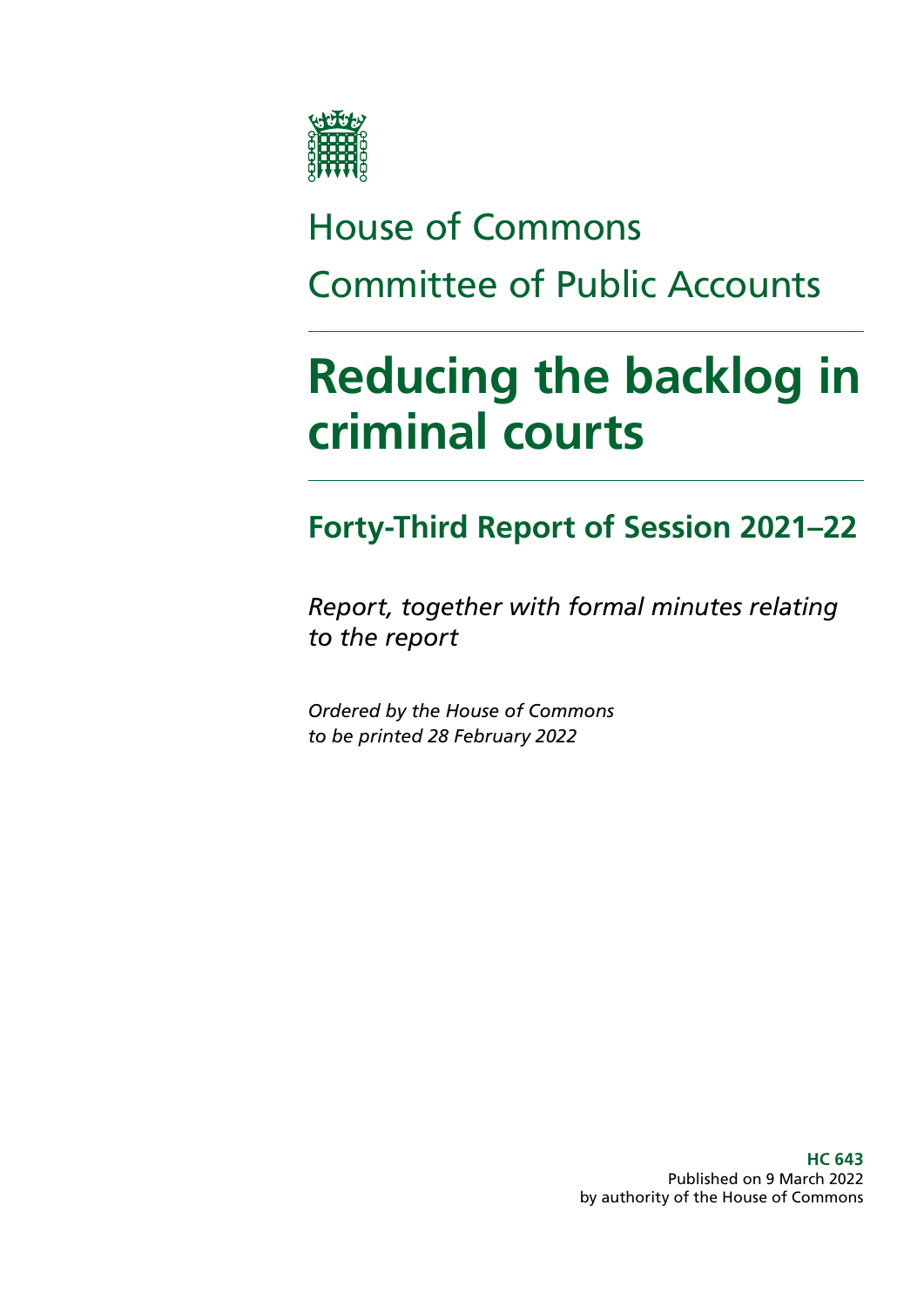#### **The Committee of Public Accounts**

The Committee of Public Accounts is appointed by the House of Commons to examine "the accounts showing the appropriation of the sums granted by Parliament to meet the public expenditure, and of such other accounts laid before Parliament as the committee may think fit" (Standing Order No.148).

#### **Current membership**

[Dame Meg Hillier MP](https://www.parliament.uk/biographies/commons/meg-hillier/1524) (*Labour (Co-op), Hackney South and Shoreditch*) (Chair) [Mr Gareth Bacon MP](https://members.parliament.uk/member/4798/contact) *(Conservative, Orpington)* [Shaun Bailey MP](https://members.parliament.uk/member/4757/contact) (*Conservative, West Bromwich West*) [Dan Carden MP](https://members.parliament.uk/member/4651/contact) (*Labour, Liverpool, Walton*) [Sir Geoffrey Clifton-Brown MP](https://www.parliament.uk/biographies/commons/geoffrey-clifton-brown/249) (*Conservative, The Cotswolds*) [Rt Hon Mark Francois MP](https://members.parliament.uk/member/1444/contact) (*Conservative, Rayleigh and Wickford*) [Peter Grant MP](https://members.parliament.uk/member/4466/contact) (*Scottish National Party, Glenrothes*) [Kate Green MP](https://members.parliament.uk/member/4120/contact) *(Labour, Stretford and Urmston)* [Antony Higginbotham MP](https://members.parliament.uk/member/4833/contact) (*Conservative, Burnley*) [Mr Richard Holden MP](https://members.parliament.uk/member/4813/contact) (*Conservative, North West Durham*) [Craig Mackinlay MP](https://members.parliament.uk/member/4529/contact) (*Conservative, Thanet*) [Sarah Olney MP](https://members.parliament.uk/member/4591/contact) (*Liberal Democrat, Richmond Park*) [Kate Osamor MP](https://members.parliament.uk/member/4515/contact) (*Labour (Co-op), Edmonton*) [Nick Smith MP](https://members.parliament.uk/member/3928/contact) (*Labour, Blaenau Gwent*) [Helen Whately MP](https://members.parliament.uk/member/4527/contact) (*Conservative, Faversham and Mid Kent*) [James Wild MP](https://members.parliament.uk/member/4787/contact) *(Conservative, North West Norfolk*)

#### **Powers**

Powers of the Committee of Public Accounts are set out in House of Commons Standing Orders, principally in SO No.148. These are available on the Internet via [www.parliament.uk](http://www.parliament.uk).

#### **Publication**

© Parliamentary Copyright House of Commons 2021. This publication may be reproduced under the terms of the Open Parliament Licence, which is published at [https://www.parliament.uk/site-information/copyright-parliament/.](https://www.parliament.uk/site-information/copyright-parliament/)

Committee reports are published on the [Committee's website](https://committees.parliament.uk/committee/127/public-accounts-committee/) and in print by Order of the House.

#### **Committee staff**

The current staff of the Committee are Jessica Bridges-Palmer (Media Officer), Ameet Chudasama (Committee Operations Manager), Richard Cooke (Clerk), Rose Leach (Committee Operations Officer), Heather Nathoo (Chair Liaison), Ben Rayner (Second Clerk).

#### **Contacts**

All correspondence should be addressed to the Clerk of the Committee of Public Accounts, House of Commons, London SW1A 0AA. The telephone number for general enquiries is 020 7219 5776; the Committee's email address is [pubaccom@parliament.uk.](mailto:pubaccom%40parliament.uk?subject=)

You can follow the Committee on Twitter using [@CommonsPAC.](https://twitter.com/commonspac)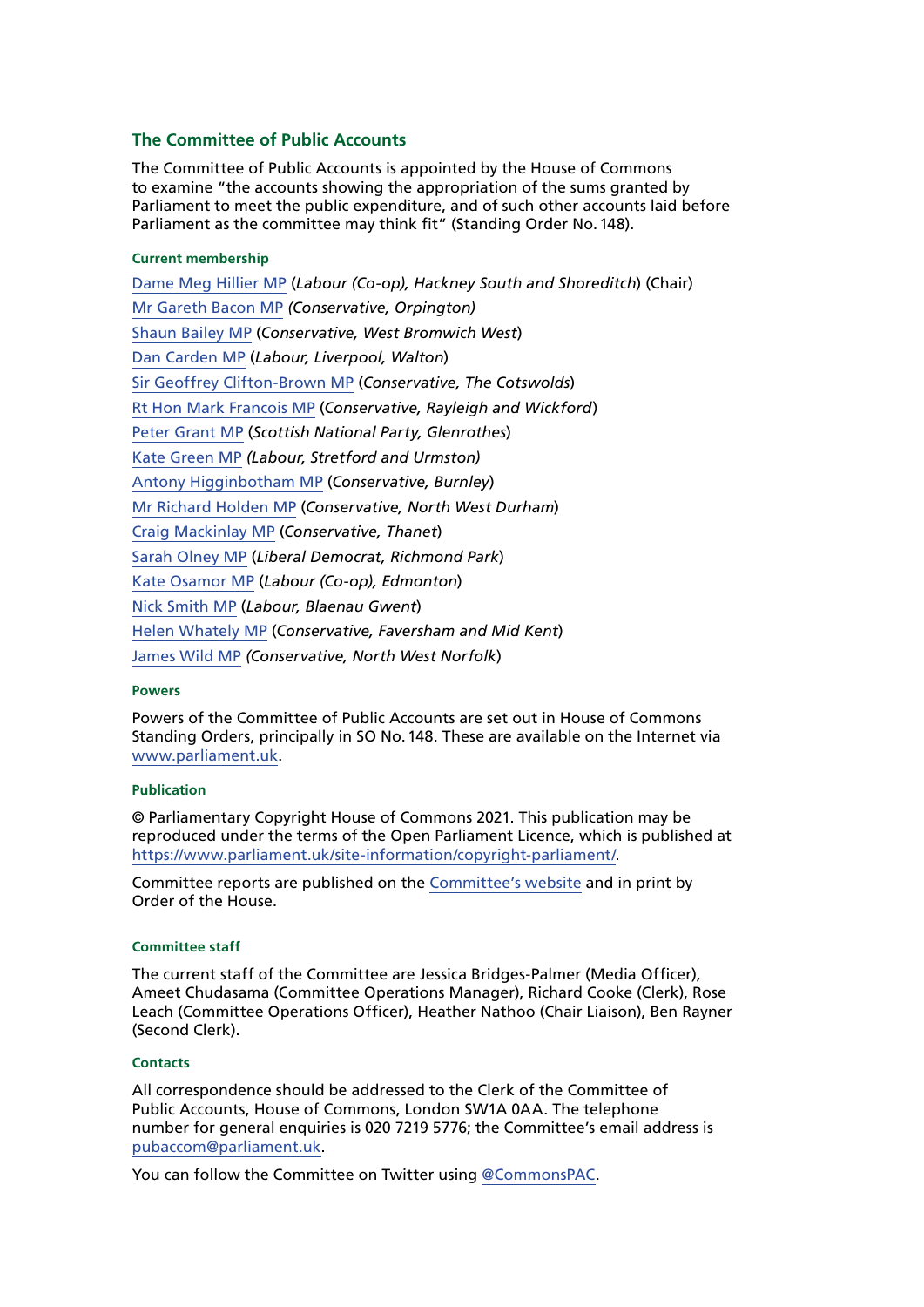## **Contents**

| <b>Summary</b> |                                                                  | 3  |
|----------------|------------------------------------------------------------------|----|
|                | <b>Introduction</b>                                              | 4  |
|                | <b>Conclusions and recommendations</b>                           | 5  |
| 1              | <b>Capacity in the criminal courts</b>                           | 8  |
|                | Plans to address the backlog of cases                            | 8  |
|                | Recruiting and retaining staff                                   | 9  |
|                | Prison places                                                    | 10 |
| $\overline{2}$ | <b>Impact on court users</b>                                     | 11 |
|                | Vulnerable and disadvantaged users                               | 11 |
|                | Rape and serious sexual offences                                 | 11 |
|                | Data to understand the system                                    | 12 |
|                | <b>Formal minutes</b>                                            | 14 |
|                | <b>Witnesses</b>                                                 | 15 |
|                | <b>Published written evidence</b>                                | 16 |
|                | List of Reports from the Committee during the current Parliament | 17 |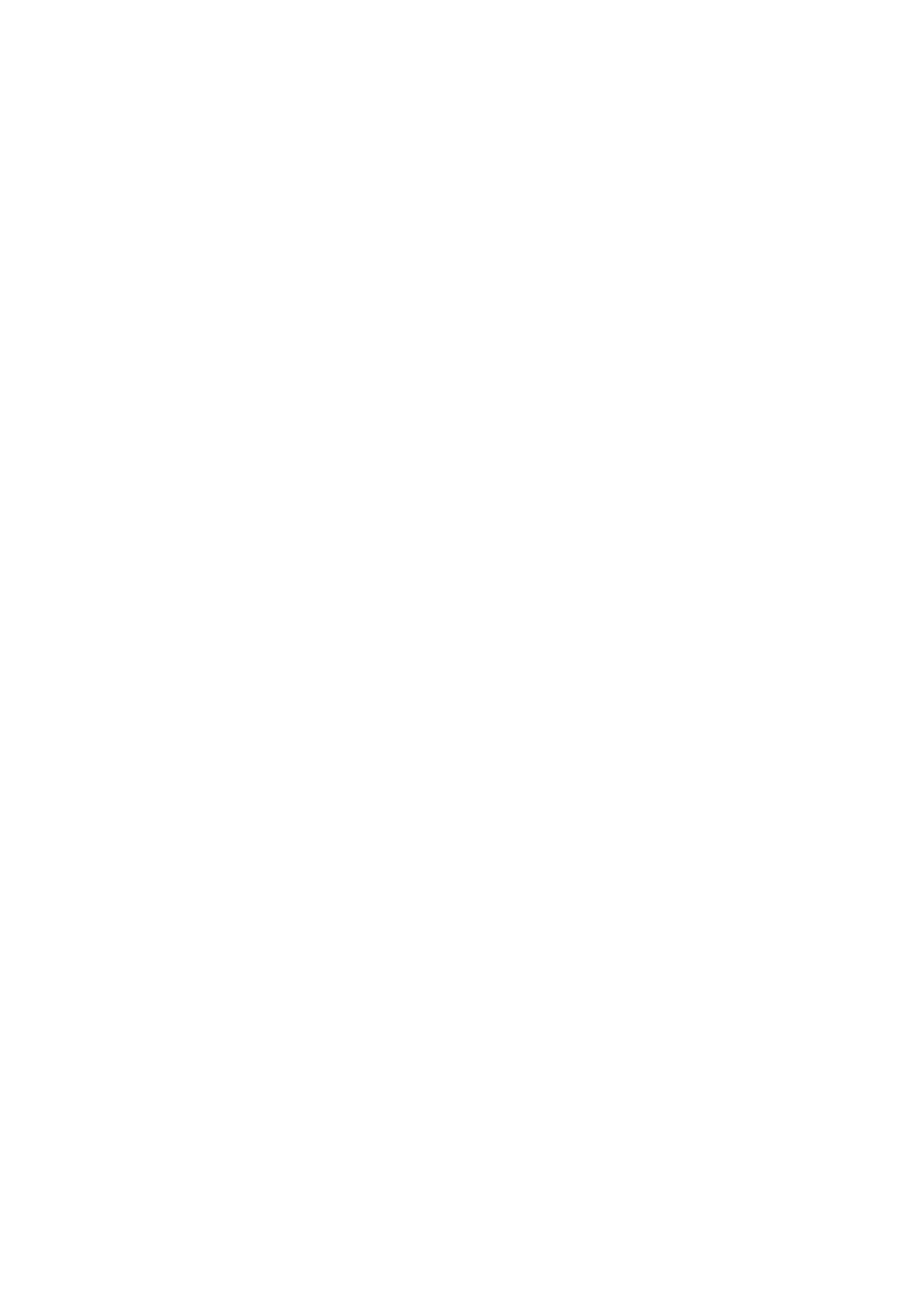### <span id="page-4-0"></span>Summary

Victims of crime are waiting even longer to access justice. As waiting times increase, so does the probability that a case collapses as victims withdraw from the process. Rape and serious sexual offences survivors are at the sharp edge of this trend, as these cases are more likely to progress to jury trials, which require more space and are more prone to delays. The committee is concerned that the Ministry of Justice (the Department's) ambition to support victims is being frustrated by these delays and that victims' confidence in the criminal justice system is being eroded.

An efficient court system keeps us all safer and empowers victims to move on with their lives. The criminal courts' backlog of cases has rocketed, both before and since the onset of the COVID-19 pandemic. The backlog in the Crown Court, which hears the most serious cases, increased by 23% in the year leading up to the pandemic, from 33,290 cases in March 2019 to 41,045 cases in March 2020. Since then, the backlog of Crown Court cases has increased by a further 46% to 59,928 cases in September 2021 as courts made changes to keep judges, court staff, and users safe.

The Department has secured funding from the Treasury to reduce the backlog to 53,000 cases by March 2025. But this modest ambition would mean the backlog in cases would be still considerably higher than before the pandemic. There are also significant, systemic challenges that threaten its achievement including having enough judges, legal professionals and local staff to support criminal courts. We also have significant concerns about the ability of the rest of the criminal justice system to respond to more cases flowing through the courts, particularly in the prison service.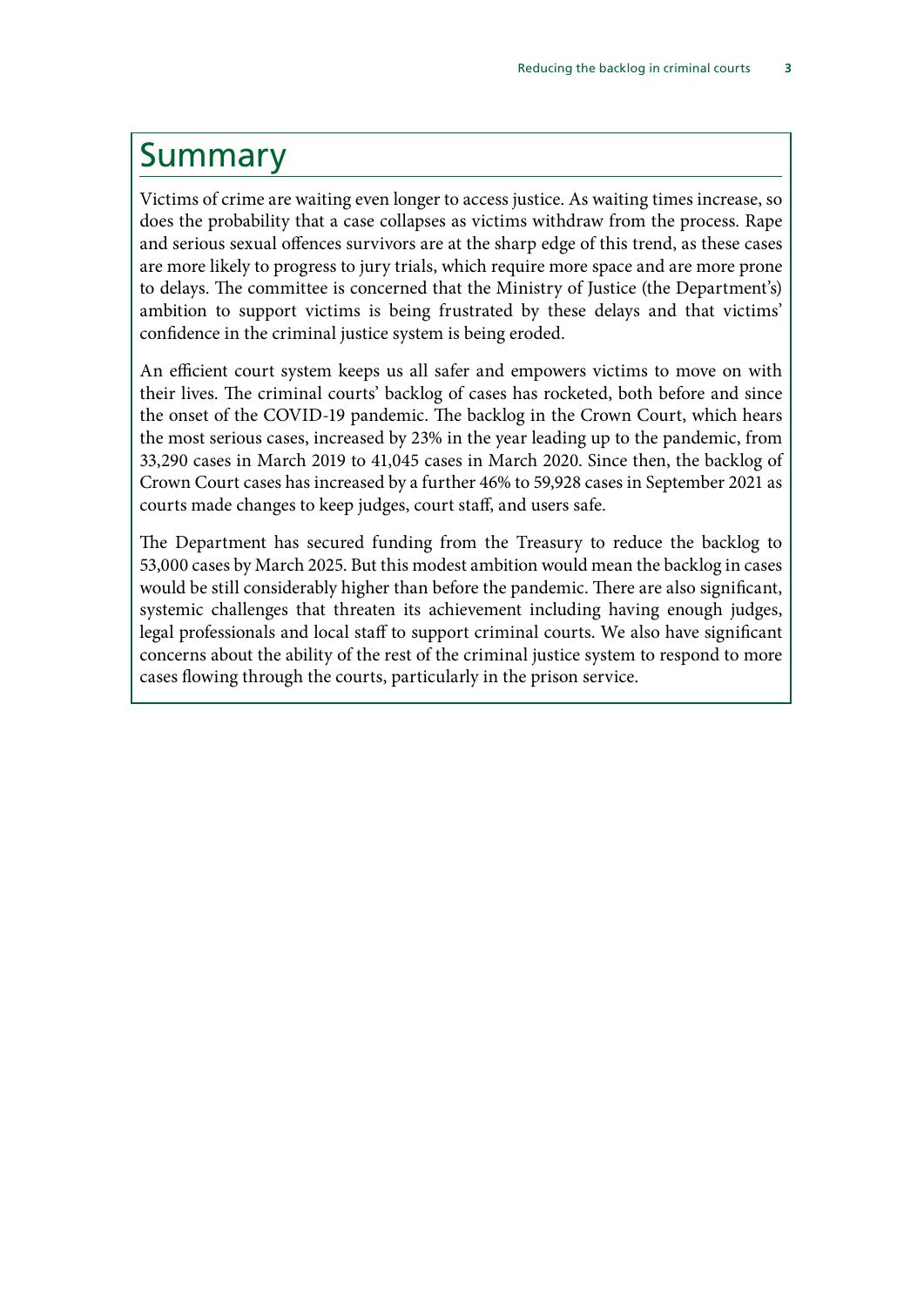## <span id="page-5-0"></span>Introduction

The Ministry of Justice (the Department) is headed by the Lord Chancellor and is accountable to Parliament overall for the effective functioning of the court system. Her Majesty's Courts & Tribunals Service (HMCTS), an agency of the Department, provides the system of support, including infrastructure and resources, for administering criminal, civil and family courts in England and Wales and tribunals nationally. The judiciary, headed by the Lord Chief Justice, is constitutionally independent from government. In the year to 30 June 2021, the criminal courts dealt with 1.24 million cases, including more than 90,000 in the Crown Court where the most serious cases are heard. Cases enter the system when a defendant is charged with an offence and are allocated a court date through a process called 'listing', which is a judicial function. The Department and HMCTS cannot intervene in the progress of an individual case.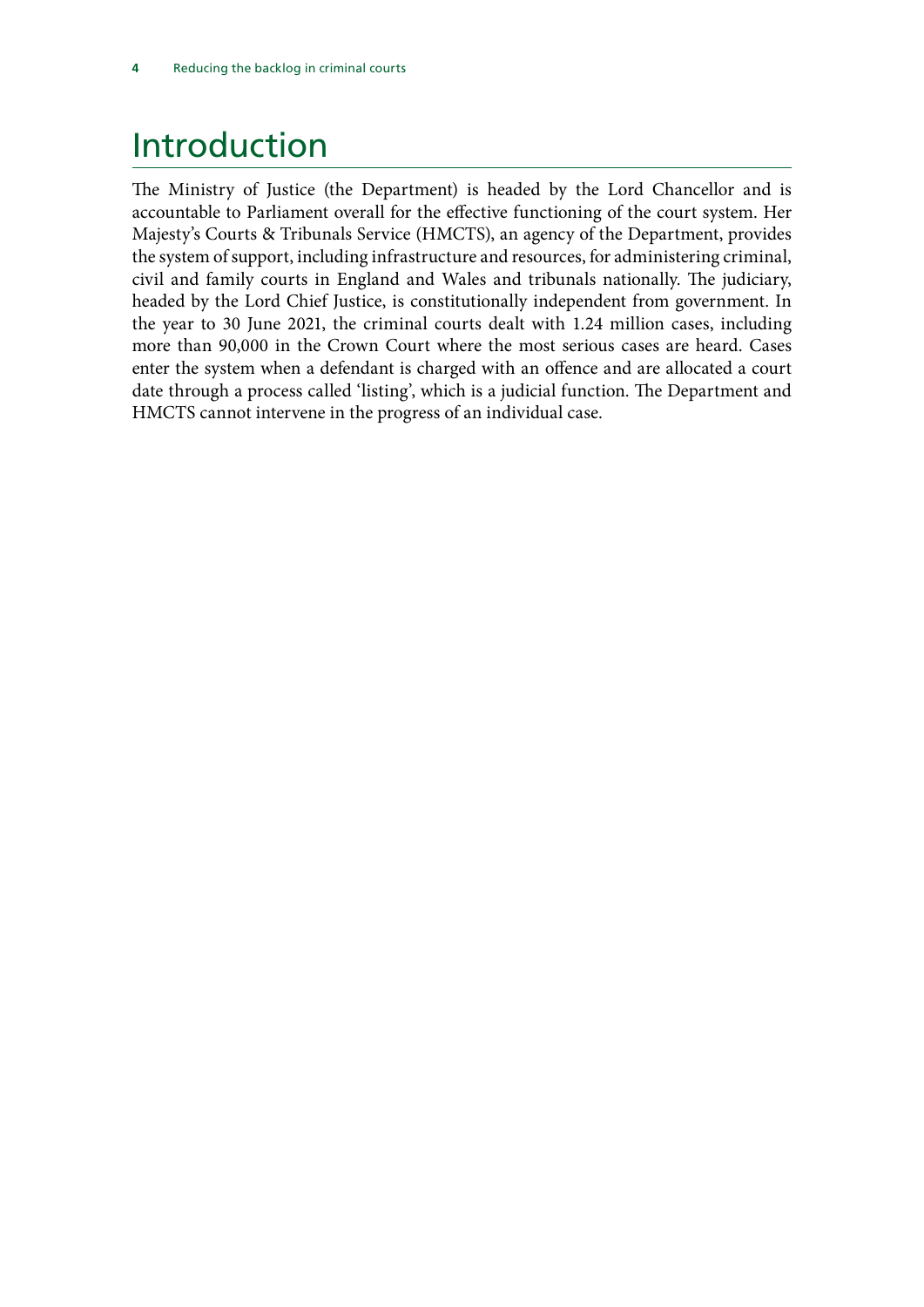### <span id="page-6-0"></span>Conclusions and recommendations

1. **Unacceptable delays to justice for victims, witnesses, and defendants is unlikely to be addressed by the Department's meagre ambition to reduce the Crown Court backlog by less than 8,000 cases by March 2025.** The number of cases in the Crown Court waiting to be resolved has nearly doubled since March 2019, from an all-time low of 33,290 to 59,928 cases in September 2021. Since March 2020 alone, the number of cases waiting longer than a year has increased by more than 340%. The Department's plan is to reduce the backlog by less than 7,000 cases, to 53,000 by March 2025. We remain unconvinced of the Department's intentions to reduce waiting times in the Crown Court, given the slow pace of recovery. In January 2022, after we had taken evidence in December, the Department announced that magistrates will be able to hand out longer prison sentences. The Department expects this will reduce the number of cases that magistrates need to send to the Crown Court for sentencing.

**Recommendation:** *The Department should fully explore with the judiciary what reasonable expectations can be set around how long it should take for a case to be completed in the Crown Court and write to us with its findings within the next six months.*

2. **Victims of rape and serious sexual offences are facing unacceptable delays to justice that compound and extend their suffering and lead to too many cases collapsing.** The number of such cases waiting longer than a year has increased by more than 400% since the onset of the pandemic. As victims are made to wait longer for their cases to be heard, their lives are put on hold and their trauma is prolonged. As waiting times increase, so does the risk the victim withdraws from the process and the case collapses. While the proportion of cases collapsing in the courts in this way has reduced recently, the scale of victim attrition in other stages of the criminal justice process is unacceptably high. We are encouraged that the Department is putting more money into victim support services, doubling investment from £92 million in 2019–20 to £185 million by 2024–25. It also has plans to increase the number of independent sexual violence advisors (ISVAs), whose support to victims halves the likelihood of a victim withdrawing from the process. In June 2021, the Department set out a range of other actions it would take in its end-to-end rape review, and published a progress update in December 2021, but cannot yet say what impact these actions are having on the number of rape and serious sexual offence cases waiting in the backlog.

#### **Recommendation:** *In its Treasury Minute response, the Department should set out its plan to assess the impact of its measures to support victims of rape and serious sexual offences and its progress on recruiting ISVAs.*

3. **We are not convinced that the Department can recruit enough judges to deliver on its ambition to reduce the Crown Court backlog.** Reducing the backlog to 53,000 by March 2025 relies on increasing the number of days that the Crown Court hears cases, from 100,000 in 2021–22 to 105,000 in 2022–23, then 106,500 in both 2023–24 and 2024–25. This requires a significant increase in the number of judges, for which the Department's plan does not seem credible. Its plans are predicated on successfully recruiting 78 full-time, salaried circuit judges. This is despite only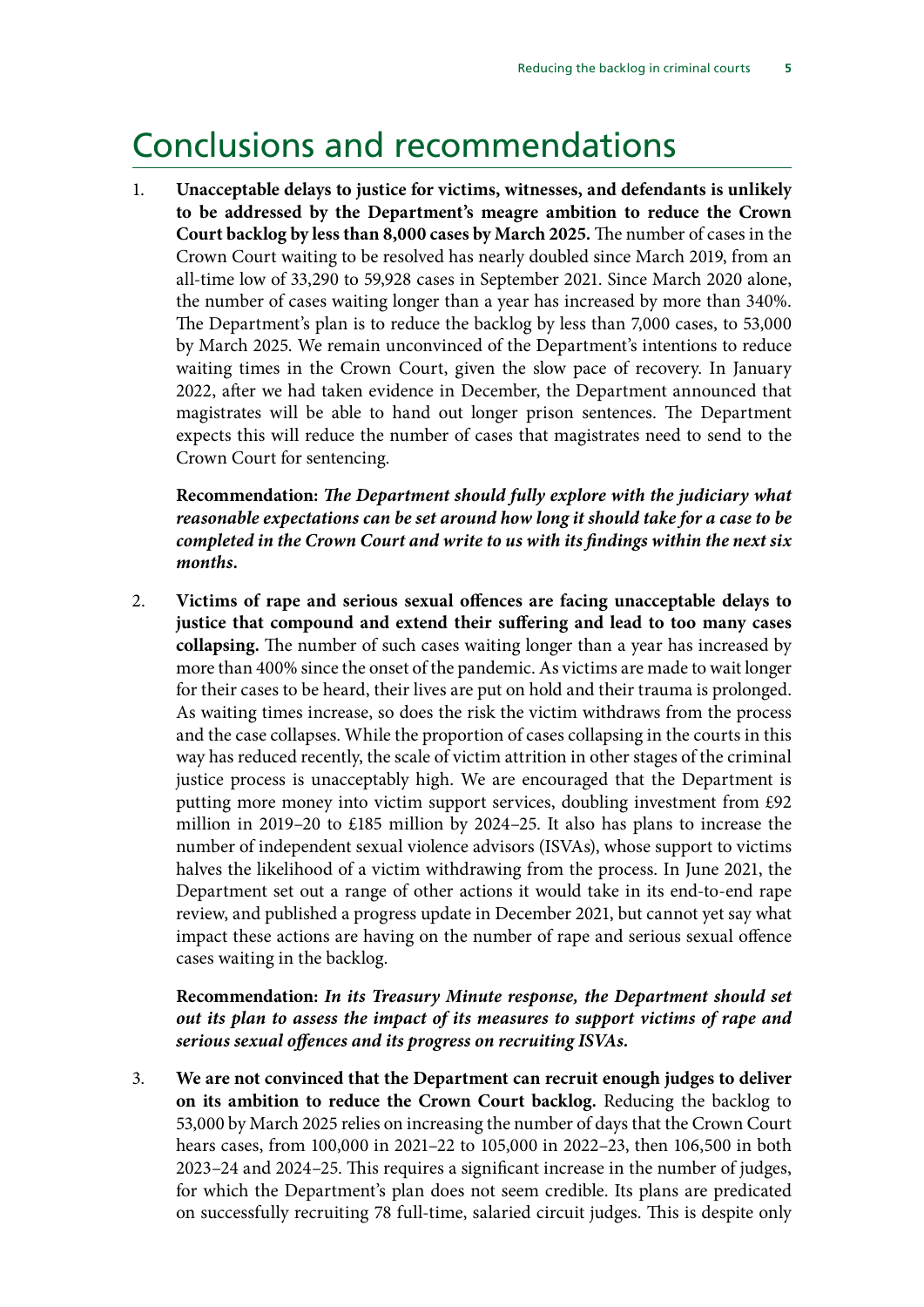filling 52 of 63 positions during the previous recruitment round. The resulting dependence on deploying criminal barristers and solicitors as part-time judges, as well as increasing the work load of part-time judges, to make up shortfall reduces much-needed capacity within the legal profession to prosecute and defend cases. We are concerned that the need to significantly improve the diversity of the judiciary will be overlooked in the Department's efforts to boost the number of judges.

**Recommendation:** *In its Treasury Minute response, the Department should set out what specific actions it will be taking to ramp up recruitment while improving diversity in the judiciary.*

4. **We remain unconvinced that the prison system will cope with the likely increase in prisoners given the planned increase in police officers and the Department's work to reduce the backlog in criminal courts.** In October 2019 the government announced it would recruit 20,000 additional police officers by 2023, which the Department expects will lead to a significant increase in cases entering the courts, and in turn custodial sentences. In July 2021, the Department reported a gap of 4,000 prison places by the end of 2023, even once it had factored in 18,000 additional places as part of its current prison build programme. It has since secured funding for 2,000 more prison places, accounting for only half of the shortfall. We are concerned that the Department's plans allow for no contingency and resilience that might be needed if, for instance, police recruitment leads to more cases entering the courts than expected or there are delays in its prison building programme. We have reported before on the Department under-delivering on its promises to create new prison places and on the staggering backlog of maintenance work required to keep existing prisons fit for purpose. We have also been critical before about the effectiveness of cross-government approaches to reducing re-offending; sustained progress in this area will be a vital part of the equation if the prison system is going to cope.

**Recommendation:** *In its Treasury Minute response, the Department should set out how it is building resilience across the criminal justice system and, crucially, how it will ensure there are enough prison places to meet the expected demand from increased police recruitment and faster recovery in criminal courts.*

5. **Vulnerable users and people from ethnic minority backgrounds are potentially impacted disproportionately by efforts to tackle the Crown Court backlog, which the Department and HMCTS have not done enough to understand.** Since the start of the pandemic, HMCTS significantly increased the number of hearings held remotely using video technology. However, it only published its formal evaluation of remote hearings on 10 December 2021, nearly two years into the pandemic. The limited coverage of the experiences of those with disabilities or accessibility difficulties painted a mixed picture, which HMCTS is still reviewing. A third of people requesting reasonable adjustments felt their requests were denied. There is insufficient data on ethnicity for the Department to assess its recovery plans or the pandemic's impact on different groups. The Department is continuing to work on improving the ethnicity data it collects.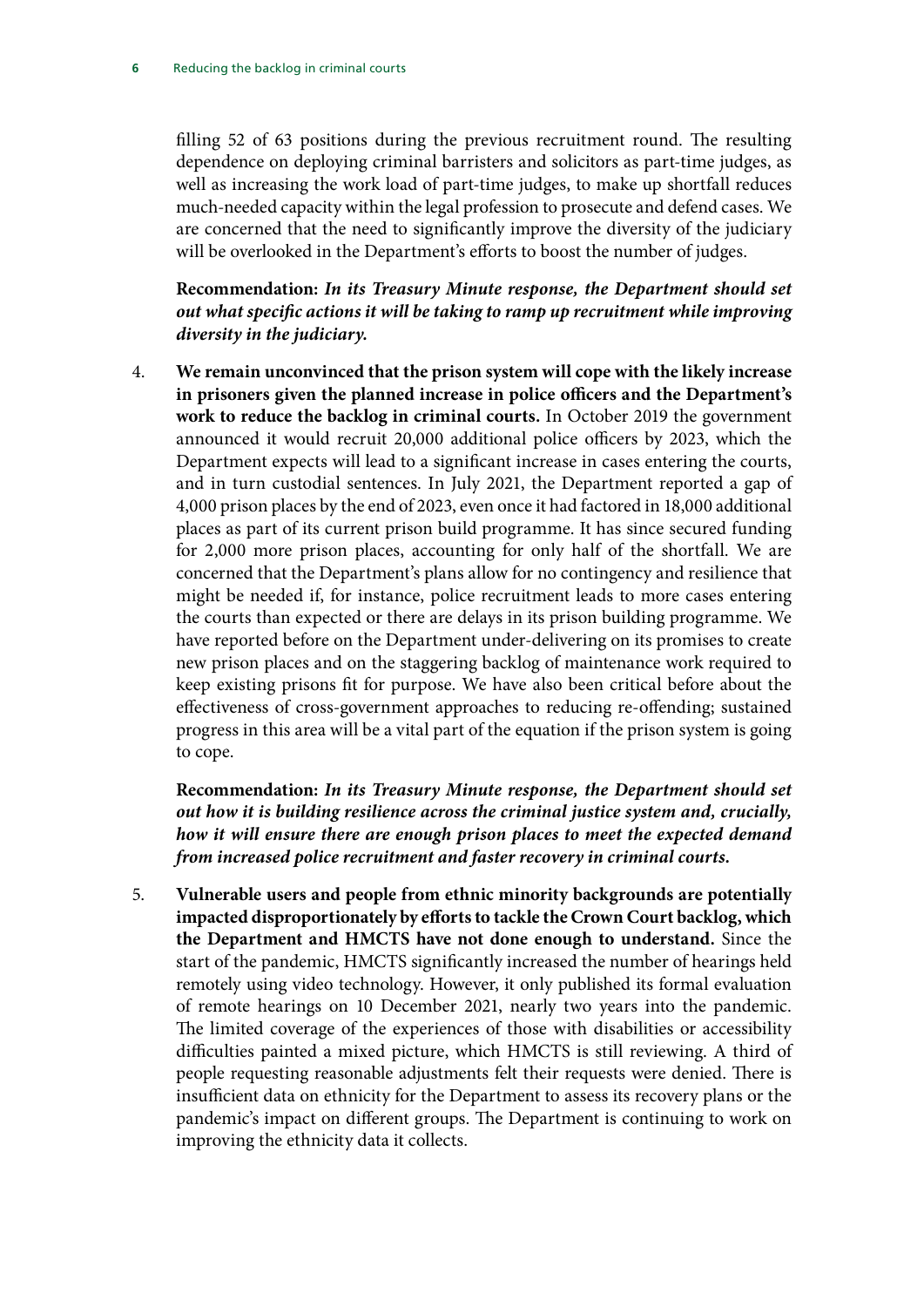**Recommendation:** *In its Treasury Minute response the Department and HMCTS should set out their plans to specifically evaluate the experience of victims, witnesses and defendants—particularly those deemed vulnerable and from ethnic minority backgrounds—in criminal courts.*

6. **We recognise the long overdue move towards bringing data on the criminal justice system together, although it is not clear how the Department will use this to improve performance.** In December 2021, the Department published a national scorecard and an adult rape scorecard that bring together data on performance across the criminal justice system, including on the size of the backlog, timeliness and victim attrition. The Department plans to also produce local scorecards at the police force level. In a complex system with multiple organisations, the use of scorecards to drive performance risks creating perverse incentives as organisations focus disproportionately on the metrics that the Department has selected to publish. The Department and HMCTS do not yet have the data they need to fully understand and manage the flow of cases. Both are relying on a new case management system to address these gaps, although HMCTS has currently paused the roll-out of this system.

**Recommendation:** *In its Treasury Minute response, the Department should set out how the data it has developed and published will lead to improvements in performance and victims' experiences.*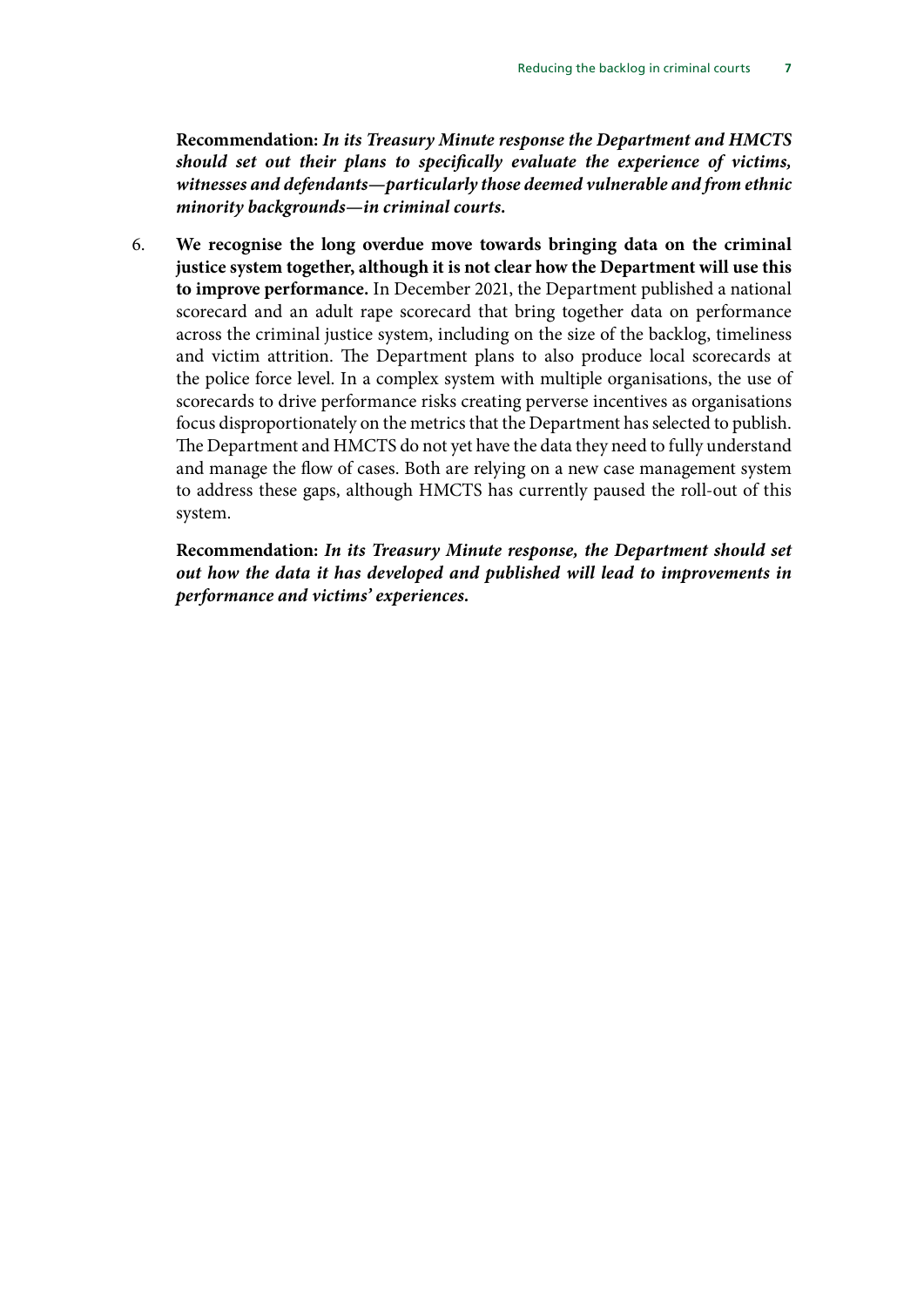## <span id="page-9-0"></span>**1** Capacity in the criminal courts

1. On the basis of a report by the Comptroller and Auditor General, we took evidence from the Ministry of Justice (the Department) and Her Majesty's Courts and Tribunals Service about the backlog in the criminal courts.<sup>1</sup>

2. In the year to 30 June 2021, criminal courts dealt with 1.24 million cases, including more than 90,000 in the Crown Court, which hears the most serious cases. Cases enter the system when a defendant is charged with an offence and are allocated a court date through a process called 'listing', which is a judicial function. The backlog includes all cases awaiting trial, being tried and those awaiting sentencing.<sup>2</sup>

3. The Department is accountable to Parliament overall for the effective functioning of the court system. The Department funds an agreed number of sitting days that determine on how many days the courts can hear cases. HMCTS is an agency of the Department and provides the system of support, including infrastructure and resources, for administering criminal, civil and family courts in England and Wales and tribunals nationally. The judiciary is constitutionally independent from government.<sup>3</sup>

4. By the end of June 2021, there were around 61,000 cases waiting in the backlog in the Crown Court, and more than 364,000 in the magistrates' courts. The COVID-19 pandemic significantly affected the work of the criminal justice system and necessitated extensive changes in criminal courts to keep judges, court staff, and users safe. This caused the backlog, particularly in the Crown Court, to rise sharply.4

### **Plans to address the backlog of cases**

5. In the year leading up to the pandemic, the number of cases in the Crown Court backlog increased by 23%, from an all-time low of 33,290 in March 2019 to 41,045 in March 2020. The Department told us that the mix of crimes being prosecuted changed in 2019–20 and it did not have enough sitting days to meet the increase in cases coming to court. HMCTS accepted that there was little contingency built into the allocation of sitting days in 2019–20, although the Department and HMCTS reviewed the data on court receipts part-way through the year and increased the allocation as a result.<sup>5</sup>

6. The onset of the pandemic meant that Crown Courts closed for two months and, once they reopened, they needed to implement social distancing to operate safely. As a result, the Crown Court backlog has continued to rise, increasing a further 48% from March 2020 to 60,692 cases in June 2021. The Department told us that its plan is to reduce the backlog to 53,000 by March 2025, a reduction of less than 8,000 cases. The Department told us that it has the money to fund this plan, following the outcome of the 2021 Spending Review.<sup>6</sup>

7. As the backlog has increased, so has the time that defendants, witnesses and victims have waited for their case to be completed. Between March 2020 and June 2021, the

<sup>1</sup> C&AG's Report, *Reducing the backlog in criminal courts*, Session 2021–22, HC 732, 22 October 2021

<sup>2</sup> C&AG's Report, paras 2, 1.6

<sup>3</sup> C&AG's Report, para 1

<sup>4</sup> C&AG's Report, paras 3, 6

<sup>5</sup> Qq7–10; C&AG's Report, paras 5, 1.10–1.11

<sup>6</sup> Qq19–20; C&AG's Report, para 6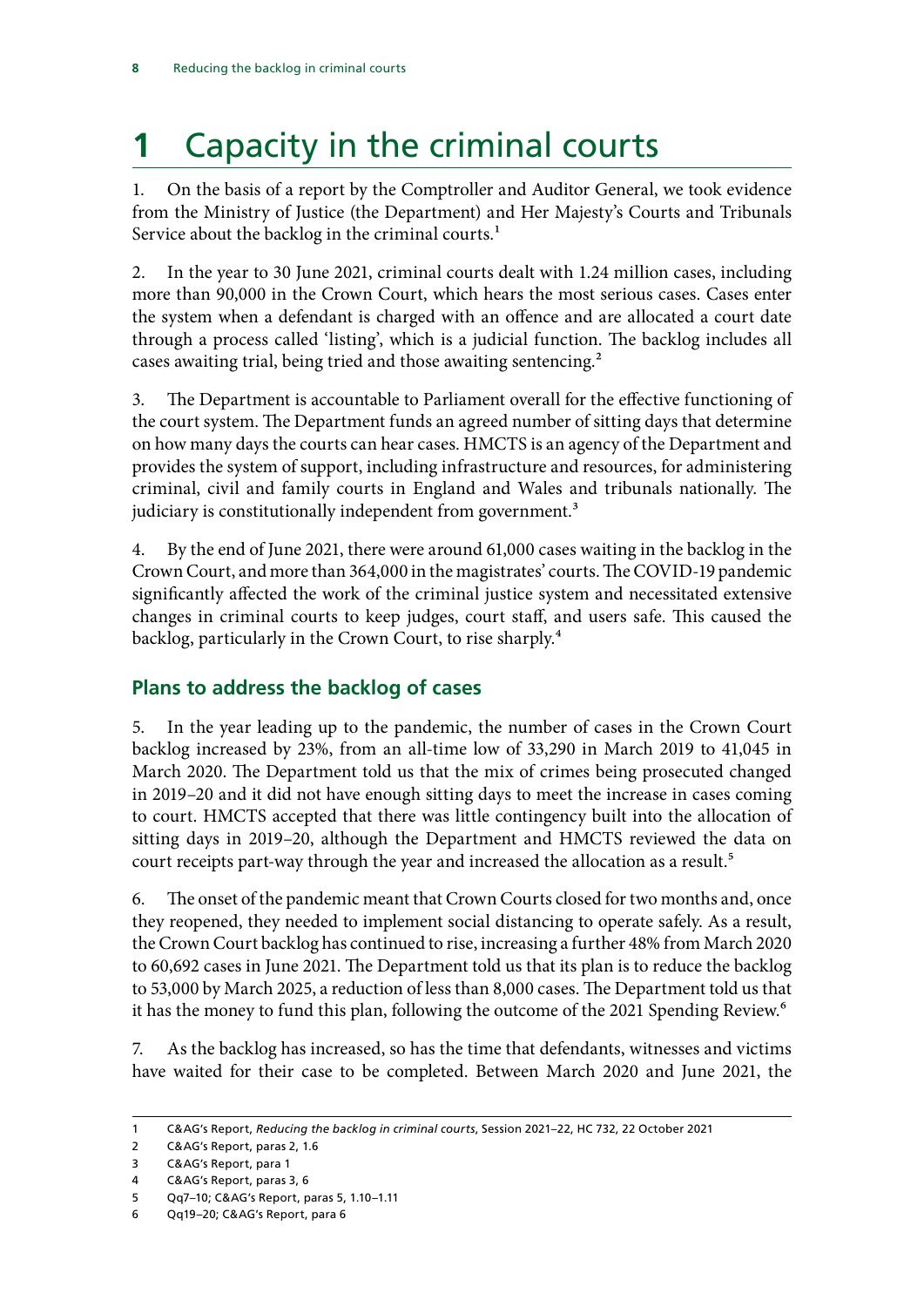<span id="page-10-0"></span>number of cases waiting longer than a year increased by 302%, from 2,803 to 11,379.<sup>7</sup> The Department told us that it is focusing on reducing waiting times as well as the size of the Crown Court backlog, and that this will require improvements in productivity and the rate at which courts can complete cases. The Department said it needs to be careful that this focus on reducing waiting times does not create perverse incentives, for example by avoiding the more difficult cases.<sup>8</sup> HMCTS told us that the local judiciary in each area has a great understanding of how long each case will take to complete and accepted that there was more it could do to bring these data together.<sup>9</sup>

### **Recruiting and retaining staff**

8. The Department's plan to reduce the Crown Court backlog to 53,000 cases relies on increasing the number of sitting days from 100,000 in 2021–22 to 105,000 in 2022–23, then 106,500 in both 2023–24 and 2024–25.10 HMCTS told us that it has the court staff that it needs to meet these plans.<sup>11</sup> But the Department needs to recruit more judges to meet this increase, and has faced difficulties recruiting the numbers it needs. In the last recruitment round, it filled 52 of 63 available positions for full-time, salaried circuit judges. It said it is hoping to recruit a further 78 full-time judges, which will meet the additional demand it expects as well as the shortfall from the last recruitment round.<sup>12</sup>

9. In the meantime, the Department is relying on using part-time judges (recorders) to provide the additional judicial capacity it needs. It recruited 104 crime recorders in the last recruitment round, and is looking to expand numbers further significantly. The Department told us that currently recorders are not working as many days as it expected, and so is working with the judiciary to encourage recorders to work more days.<sup>13</sup> Increasing the amount of work that recorders undertake as judges means they have less time in their substantive roles as criminal barristers and solicitors. The Bar Council, Law Society and Criminal Bar Association all reported there are already severe pressures in recruiting and retaining criminal barristers and solicitors.<sup>14</sup>

10. In 2017, the Lammy review into how ethnic minorities are treated in the criminal justice system noted the importance of recruiting a diverse judiciary, and recommended a national target to achieve a representative judiciary by 2025.15 In 2020, the judiciary published its diversity and inclusion strategy to improve the representation of underrepresented groups within the judiciary.<sup>16</sup> While discussing its plans in the session to boost judicial numbers, the Department did not reflect on what is needed to maintain and improve the diversity of the judiciary.

8 Oa33-37

- 10 Qq23
- 11  $Oq15-18$
- 12 25, 69, 113
- 13 Qq25; 70

<sup>7</sup> C&AG's Report, para 7

<sup>9</sup> Q91

<sup>14</sup> The Bar Council (RBC0007), The Law Society (RBC0002), The Criminal Bar Association (RBC0010)

<sup>15</sup> The Lammy Review: *An independent review into the treatment of, and outcomes for, Black, Asian and Minority Ethnic individuals in the Criminal Justice System*, September 2017

<sup>16</sup> Courts and Tribunals Judiciary, *Judicial Diversity and Inclusion Strategy 2020–2025*, November 2025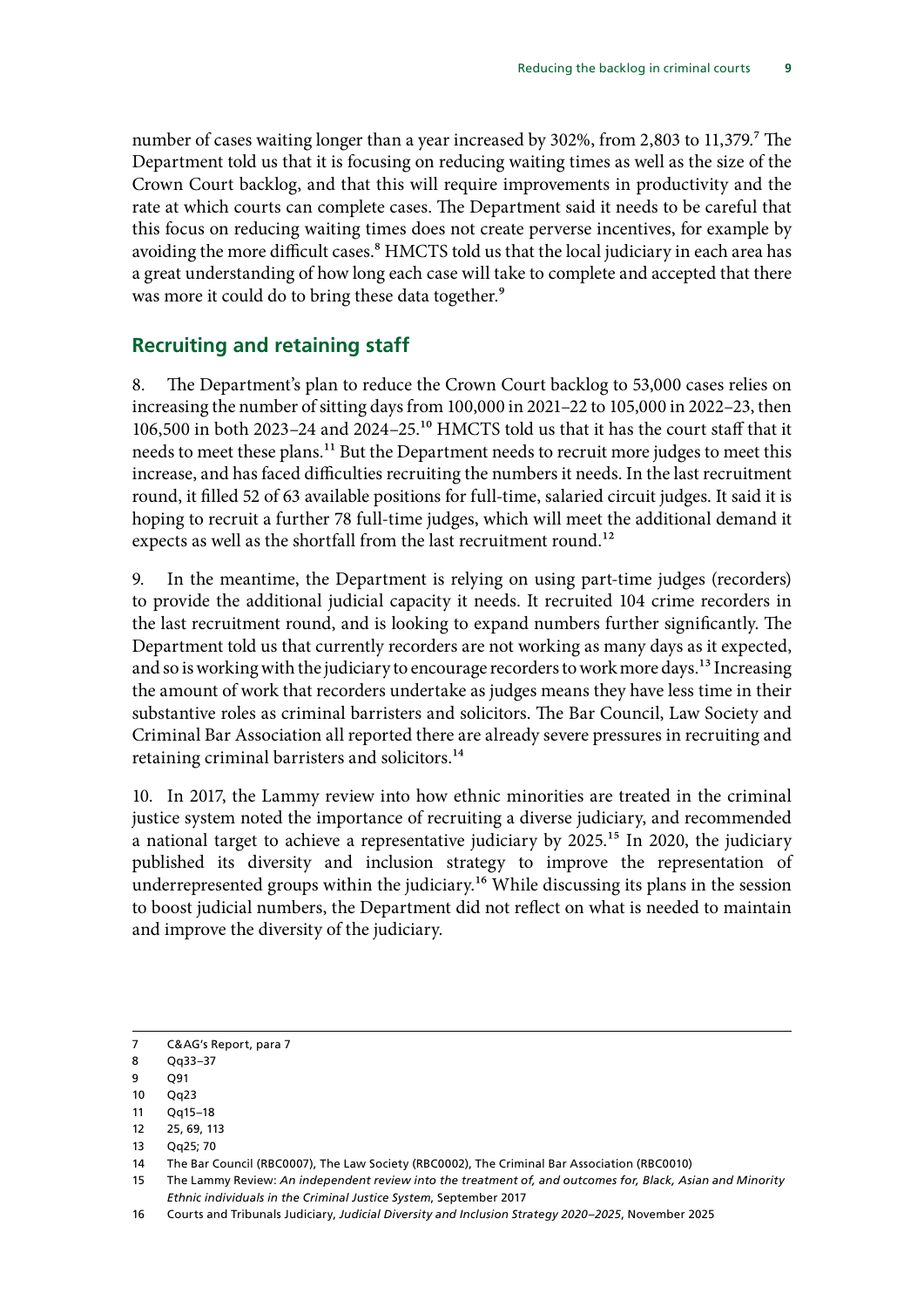### <span id="page-11-0"></span>**Prison places**

11. The Department expects that the demand for prison places will increase significantly. Its plans to increase the number of days that the Crown Court hears cases, and the resultant reduction in the backlog, will likely mean more people being convicted and sent to prison. The recruitment of an additional 20,000 police officers by 2023, announced by the government in October 2019, will also mean more cases coming to court and likely more people sent to prison.<sup>17</sup>

12. In July 2021, the Department estimated that its court recovery plan and the increase in police officers would result in a shortfall of 4,000 prison places by the end of 2023, over and above the 18,000 additional prison places that HM Treasury had already agreed to fund as part of the Department's prison build programme.<sup>18</sup> In the 2021 Spending Review, the Department secured funding for 2,000 more prison places, bringing total funding to £3.8 billion to deliver 20,000 new prison places by the mid-2020s, including six new prisons.<sup>19</sup> The Department said that its strategy is to not only have enough prison places but to have the right types of prisons and in the areas where it most needs them, though it accepted it may not achieve this until the medium to long term.<sup>20</sup>

13. The Department described how it is tightly managing the prison build programme to ensure there is sufficient capacity, including closely monitoring the delivery of new prison places against the demand for those places. The Department told us that HM Treasury and the Infrastructure and Projects Authority are also closely involved, and that it has set up a delivery board to manage its portfolio of programmes.<sup>21</sup>

14. We have reported previously on matters concerning the expansion and maintenance of the prison system. For example, in September 2020 we found that the Department had delivered just 206 new prison places, against a commitment of 10,000 new-for-old places by 2020.<sup>22</sup> In March 2021, we reported that the 2019 Spending Review settlement included only £315 million for maintaining the prison estate, against a maintenance backlog valued at nearly  $£1$  billion.<sup>23</sup> We have also reported previously on the Department's efforts to reduce re-offending, which the Department recognises is the best way to tackle crime. In September 2020, we concluded that its efforts were being put at risk by the absence of a cross-government strategy.24

<sup>17</sup> Q73; C&AG's Report, para 3.15

<sup>18</sup> C&AG's Report, para 17

<sup>19</sup> Qq73–78

<sup>20</sup> Q81

<sup>21 0</sup>q74–77, 80

<sup>22</sup> Committee of Public Accounts; *Improving the prison estate*; 15th Report of Session 2019–21, HC 244, 11 September 2020

<sup>23</sup> Committee of Public Accounts; *Key challenges facing the Ministry of Justice*; 52nd Report of Session 2019–21, HC 1190; 24 March 2021

<sup>24</sup> Committee of Public Accounts; *Improving the prison estate*; 15th Report of Session 2019–21, HC 244, 11 September 2020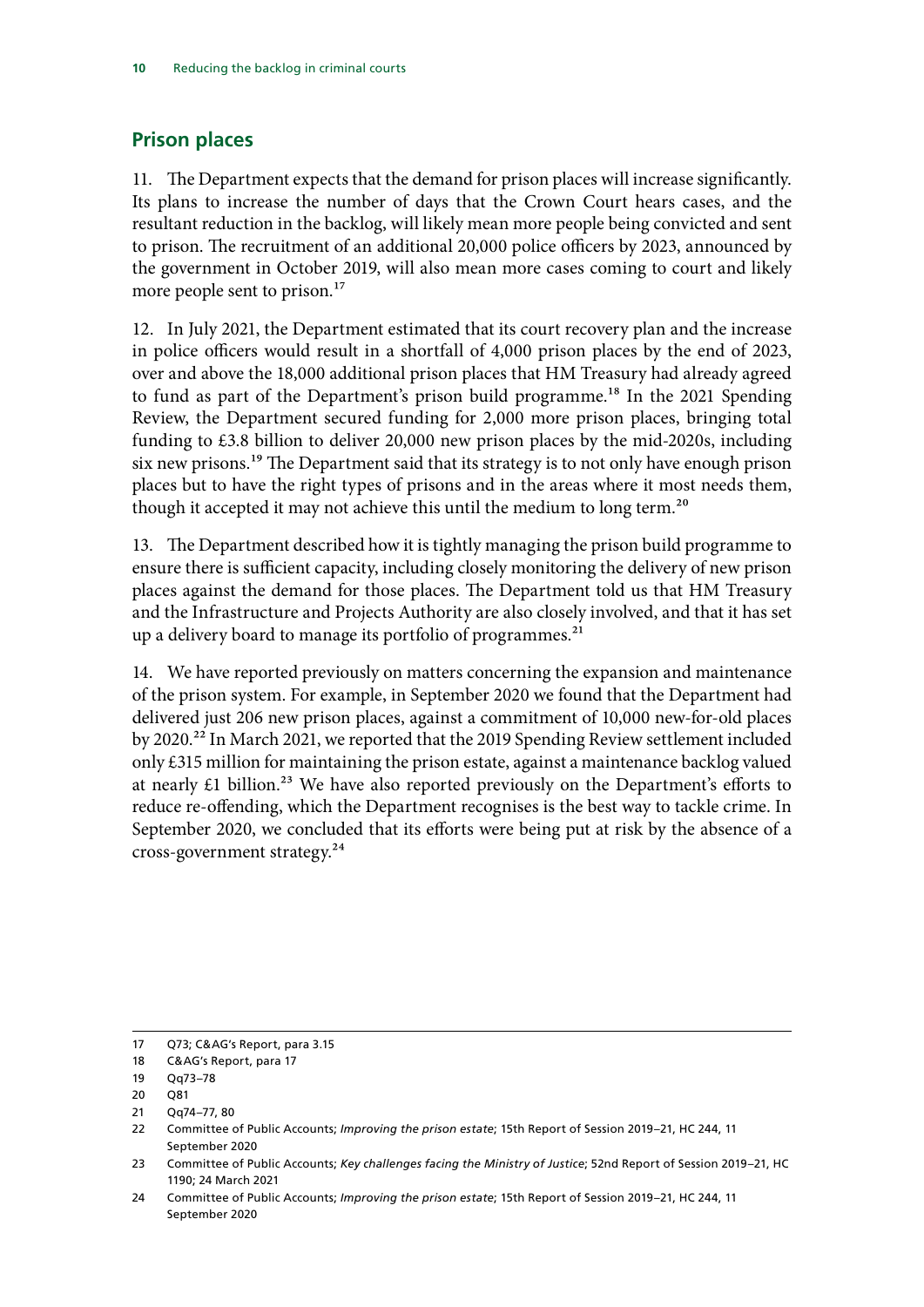## <span id="page-12-0"></span>**2** Impact on court users

#### **Vulnerable and disadvantaged users**

15. Since the start of the pandemic, the Department and HMCTS have significantly increased the use of hearings held remotely using video technology, and plan to continue to use them to reduce the backlog in the courts.<sup>25</sup> We asked what impact the increased use of remote hearings has had on different groups of victims and witnesses, particularly those with cognitive impairment, mental health conditions or neurodiverse conditions. HMCTS published its formal evaluation of remote hearings on 10 December 2021, but said that the feedback from court users that are disabled or with accessibility difficulties was limited by the small number within its survey sample. The feedback it did receive was mixed, for example users felt safer in their own environment but found it difficult to access the support that they needed from their advocate or support services.<sup>26</sup>

16. The Department told us that the use of remote hearings is at the discretion of the judge in each individual case, and that everybody is entitled to have their reasonable adjustments considered by the judge. However, a third of people who requested reasonable adjustments said their request was not granted. The Department said that it will look into these issues further to ensure that participants' needs are taken into account. HMCTS told us it will take several more months to work through the detail of the evaluation and revise its approach if needed.<sup>27</sup>

17. We also asked about the impact of the pandemic on black, Asian and minority ethnic individuals, particularly given that the Department has faced difficulties collecting and analysing data on ethnicity in the past. Since the Lammy review in 2017 into the experiences of ethnic minorities in the criminal justice system, the Department said that while it had made significant improvements in standardising the ethnicity data collected across the system, there are still large gaps and it does not have the data it needs to know the true impact of the pandemic. The Department said it is working to improve how it measures and evaluates the impact, although HMCTS said that its recent work has been focused on civil and family courts and tribunals rather than criminal courts. On remote hearings, HMCTS said it did collect data on ethnicity in its evaluation and found no significant variation in experiences between different ethnic groups.<sup>28</sup>

### **Rape and serious sexual offences**

18. The Department explained that victims of rape and serious sexual offences had been particularly affected by the pandemic. These difficult and complex cases are more likely to need a jury trial, which need space to accommodate the jury. It was more challenging to hear jury trials during the period when social distancing was in place given the additional space needed to hear trials safely.<sup>29</sup> As a result the number of such cases waiting longer than a year increased by 435% between March 2020 and June 2021.<sup>30</sup> Since March 2021, the number of rape and serious sexual offence cases in the backlog actually fell, though the

<sup>25</sup> Qq59–61; C&AG's Report, para 2.12

<sup>26</sup> Qq59–60

<sup>27</sup> Qq59–61

<sup>28</sup> Qq62–68

<sup>29</sup> Q38

<sup>30</sup> C&AG's Report, para 9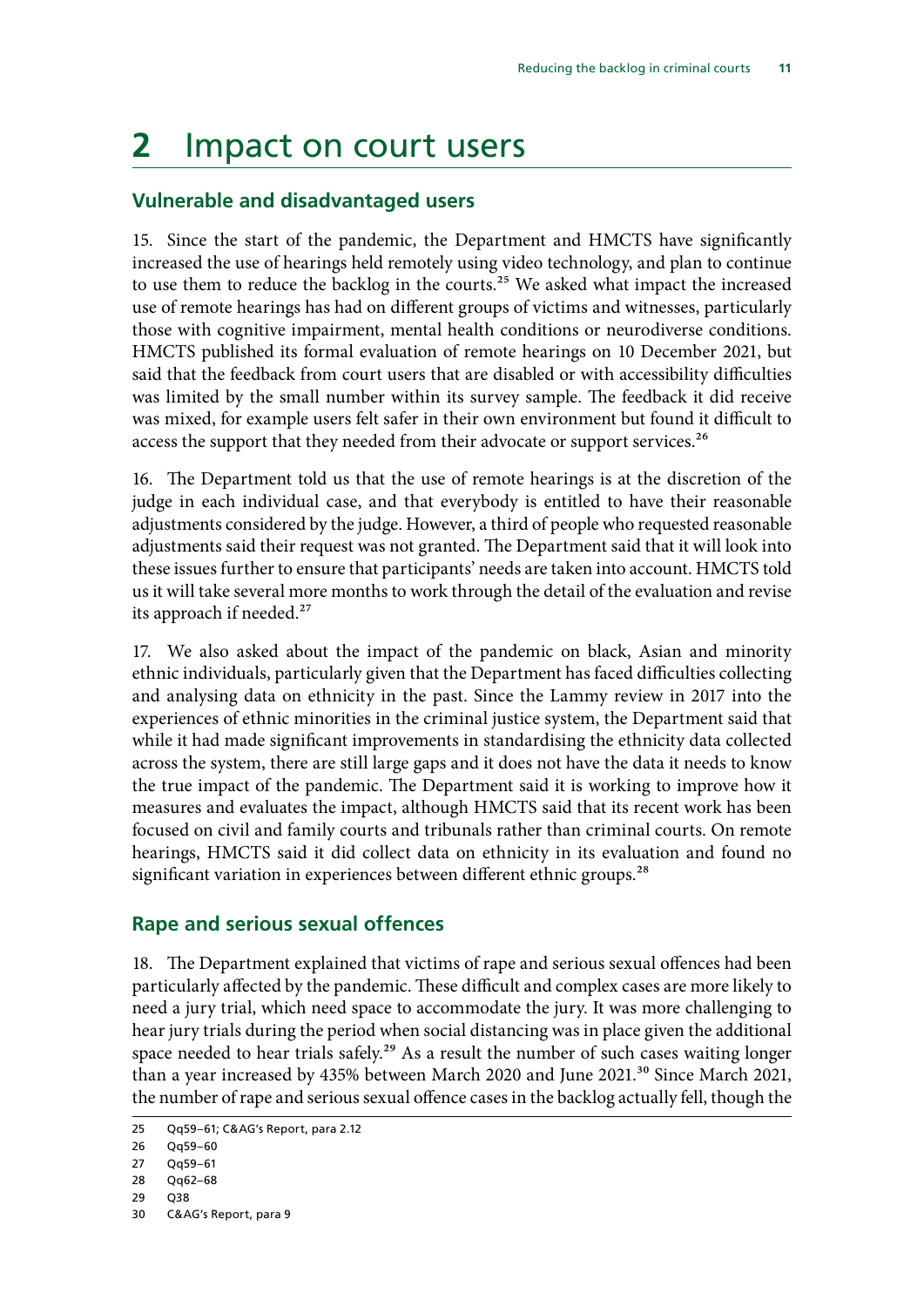<span id="page-13-0"></span>Department accepted the number needs to come down much further.<sup>31</sup> The Department published its end-to-end rape review in June 2021 which set out actions to increase the number of rape and serious sexual offence cases being prosecuted and convicted, which could add further pressure on the courts.<sup>32</sup> The Department said that it was too early to assess the impact of its rape review on cases in the backlog.<sup>33</sup>

19. The Department explained how the longer victims wait for their case to be heard in court, the greater the risk the victim withdraws their support of the process and the case collapses.<sup>34</sup> It told us that the proportion of cases collapsing through victim or witness attrition fell in the last quarter, to 1.2% of cases between April and June 2021. However, the rates of victim and witness attrition are large and increasing in other parts of the criminal justice process: some 29% of cases collapse because of victim and witness attrition between the crime being recorded and the police deciding whether to proceed with the case, and a further 16% of cases collapse between the police referring the case to the Crown Prosecution Service and a defendant being charged.35 The Bar Council expressed particular concern about the increasing time for the Crown Prosecution Service to charge rape cases.<sup>36</sup>

20. Several organisations wrote to us to describe the trauma and impact on victims having to wait longer for their cases to be heard.<sup>37</sup> In the evidence session, the Department set out some of the actions it is taking to better support victims. It is increasing what it spends on victim support services from £92 million in 2019–20 to £185 million by 2024– 25, including funding for rape support centres and sexual violence support services.<sup>38</sup> It has launched a consultation on improving victims' experiences of the justice system.<sup>39</sup> It is also increasing the number of independent sexual violence advisers (ISVAs) to 1,000 by 2024–25. The Department told us that ISVAs support victims from earlier on in the process and have been shown to reduce by 50% the likelihood of a victim withdrawing their support.<sup>40</sup>

### **Data to understand the system**

21. The Department told us that having good data across the criminal justice system is a crucial first step in achieving the right outcomes and bringing the courts backlog down. In December 2021, the Department published two scorecards—one covering all crime and one covering adult rape—that bring together data on performance across the criminal justice system, including on the size of the backlog, timeliness and victim attrition. The Department said that through publishing these data it is seeking to improve transparency and assess what is happening within each part of the system, for example where victims are most likely to withdraw from the process. $41$  It is also planning to publish local scorecards at the level of individual police forces, and acknowledged it needs to be careful

- 35 Qq27–32
- 36 The Bar Council (RBC0007)

- 38 Q38
- 39 Q26
- 40 Qq38, 49
- 41 Qq22, 33

<sup>31</sup> Q41

<sup>32</sup> Q39

<sup>33</sup> Q42

<sup>34</sup> Q42

<sup>37</sup> Police and Crime Commissioner for Lincolnshire (RBC0004), The London Mayor's Office for Policing and Crime (RBC0005), Association of Police and Crime Commissioners (RBC0006)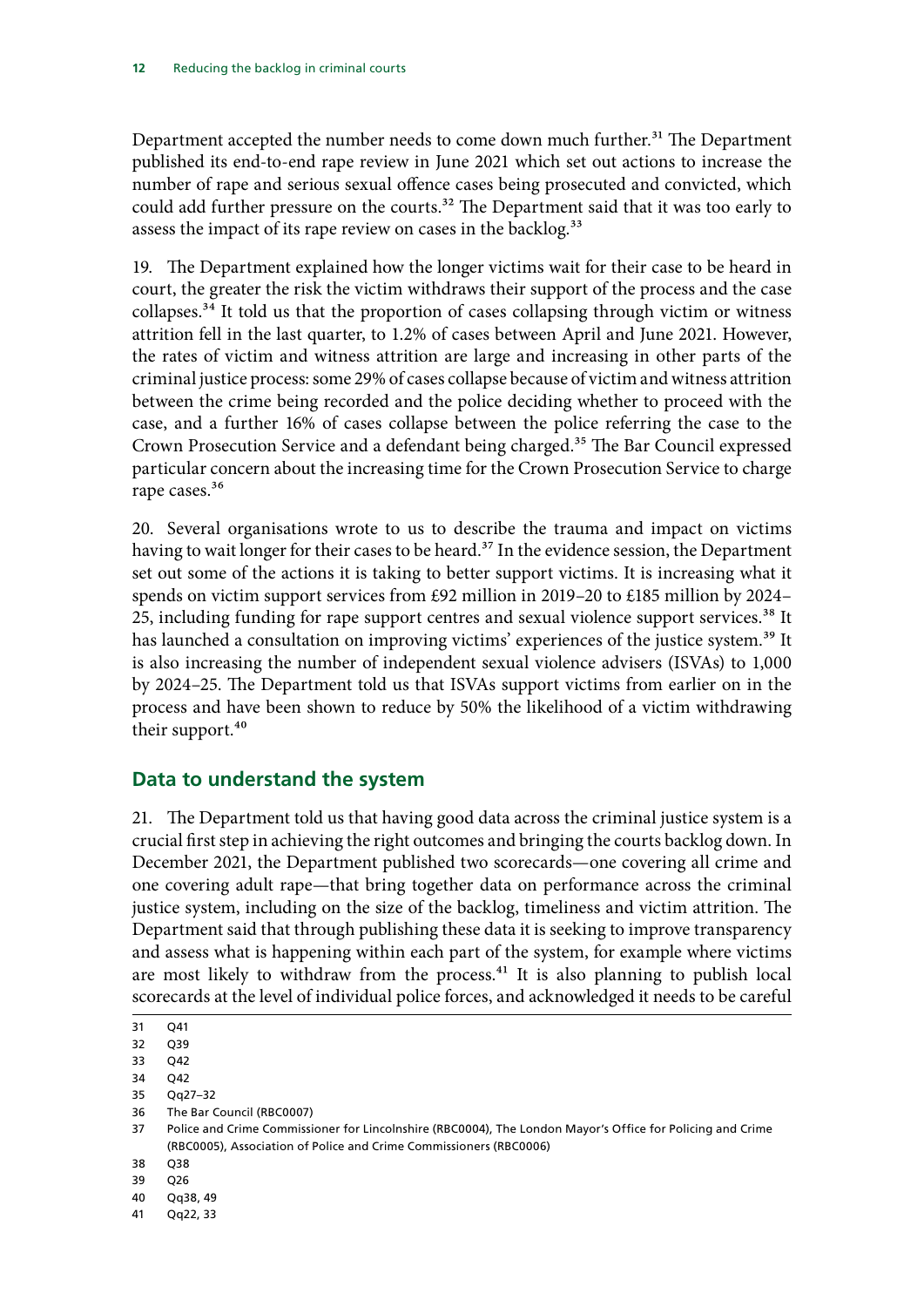that publishing and using these data does not threaten the operational independence of the police, Crown Prosecution Service or judiciary.<sup>42</sup> The Association of Police and Crime Commissioners said that these data should not be used to punish partners in the criminal justice system but instead enable them to deliver improvements and share best practice.<sup>43</sup>

22. We asked HMCTS what progress it had made on implementing Dr Natalie Byrom's recommendations on digital justice and data.<sup>44</sup> HMCTS told us it had set up a senior data governance panel to provide advice on the accessibility of data and will announce in early 2022 what data it intends to publish and make available. In its written submission, the Legal Education Foundation expressed frustration at the lack of progress on implementing Dr Byrom's recommendations.<sup>45</sup> In particular, HMCTS's progress has been limited by not currently collecting all the data that it wants. When complete, HMCTS said that its reform programme and new digital case management system—the Common Platform—will address the key gaps in its data.<sup>46</sup> HMCTS told us it has rolled out the Common Platform to 44% of Crown Courts. It has experienced some problems with the system, including slow processing at particular points, so HMCTS has paused the rollout while it addresses these issues and carries out a formal review. It said that this pause would also give it time to build back the confidence of HMCTS staff and others using the system. HMCTS told us there was contingency built into its plan and so should not affect the timing for completing the rollout.<sup>47</sup> However, we have reported previously on delays to HMCTS's reform programme. In July 2018, we reported that HMCTS had pushed its expectation for completing the rollout of the Common Platform from July 2018 to July 2020.<sup>48</sup>

23. We asked the Department what it is doing to improve data flows across different parts of the criminal justice system. The Department told us that joining up data across the system is a priority.<sup>49</sup> It has recruited an additional director of analysis and is recruiting a director-general of performance strategy and analysis to improve its grip on data as well as a director-general of service delivery and change to lead on delivery in digital transformation.50 The Department said that it is also a focus of a criminal justice action group that brings together permanent secretaries of the Department, the Home Office and Crown Prosecution Service.<sup>51</sup> HMCTS added that it is also investing in a team to analyse data, both for managing HMCTS and to feed into the Department's broader data capabilities.<sup>52</sup>

<sup>42</sup> Qq94–97

<sup>43</sup> Association of Police and Crime Commissioners (RBC0004)

<sup>44</sup> Q99; Dr Natalie Byrom, *Digital Justice: HMCTS data strategy and delivering access to justice*, Report and recommendations, October 2019

<sup>45</sup> Legal Education Foundation (RBC0009)

<sup>46</sup> Qq99–100

<sup>47 082</sup> 

<sup>48</sup> Committee of Public Accounts; *Transforming courts and tribunals*; 56th Report of Session 2017–19, HC 976, 20 July 2018

<sup>49</sup> Q87

<sup>50</sup> Qq84, 101–102

<sup>51</sup> Q84

<sup>52</sup> Q87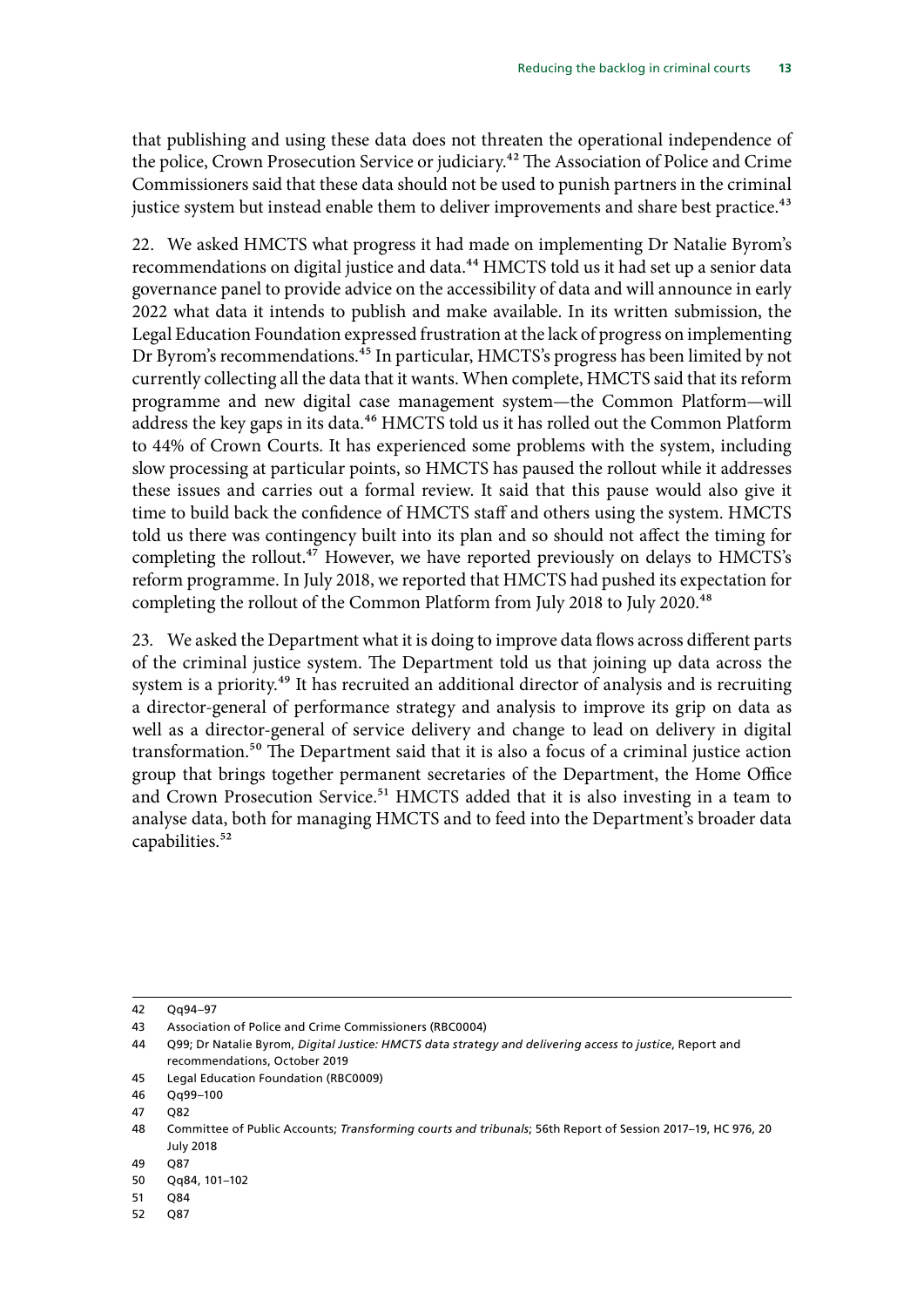## <span id="page-15-0"></span>Formal minutes

### **Monday 28 February 2022**

Members present: Dame Meg Hillier, in the Chair Dan Carden Sir Geoffrey Clifton-Brown Mr Mark Francois Kate Green Antony Higginbotham Craig Mackinlay Kate Osamor Nick Smith James Wild

### *Reducing the backlog in criminal courts*

Draft Report (*Reducing the backlog in criminal courts*), proposed by the Chair, brought up and read.

*Ordered*, That the draft Report be read a second time, paragraph by paragraph.

Paragraphs 1 to 23 read and agreed to.

Summary agreed to.

Introduction agreed to.

Conclusions and recommendations agreed to.

*Resolved*, That the Report be the Forty-third of the Committee to the House.

*Ordered*, That the Chair make the Report to the House.

*Ordered*, That embargoed copies of the Report be made available, in accordance with the provisions of Standing Order No. 134.

### **Adjournment**

Adjourned till Wednesday 2 March at 1:00pm.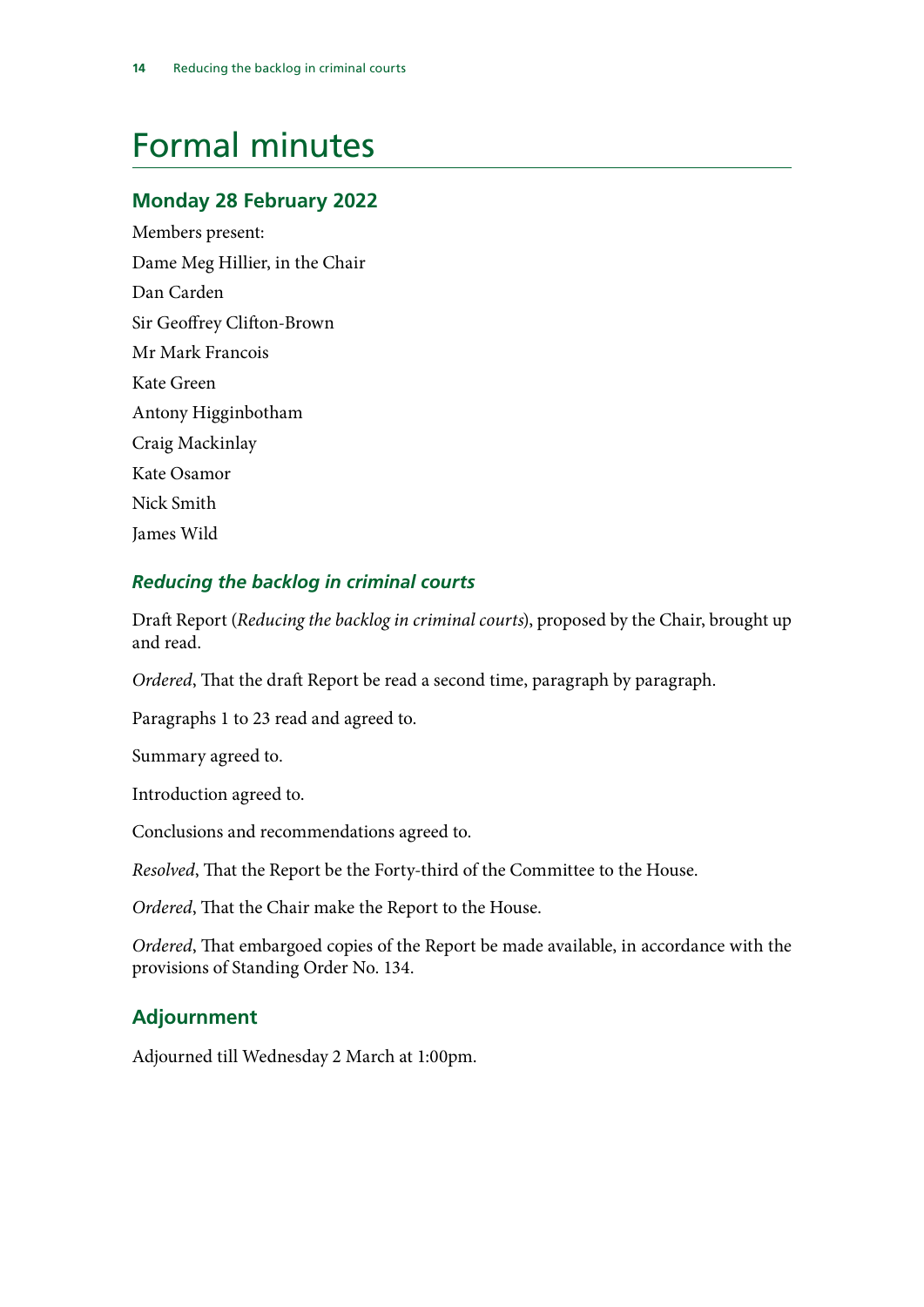### <span id="page-16-0"></span>**Witnesses**

The following witnesses gave evidence. Transcripts can be viewed on the [inquiry publications](https://committees.parliament.uk/work/1521/default/publications/oral-evidence/) [page](https://committees.parliament.uk/work/1521/default/publications/oral-evidence/) of the Committee's website.

#### **Monday 13 December 2021**

**Antonia Romeo**, Permanent Secretary, Ministry of Justice; **Jerome Glass**, Director General Policy and Strategy Group, Ministry of Justice; **Andrew Baigent**, Chief Financial Officer, Her Majesty's Courts and Tribunals Service  $Q1-121$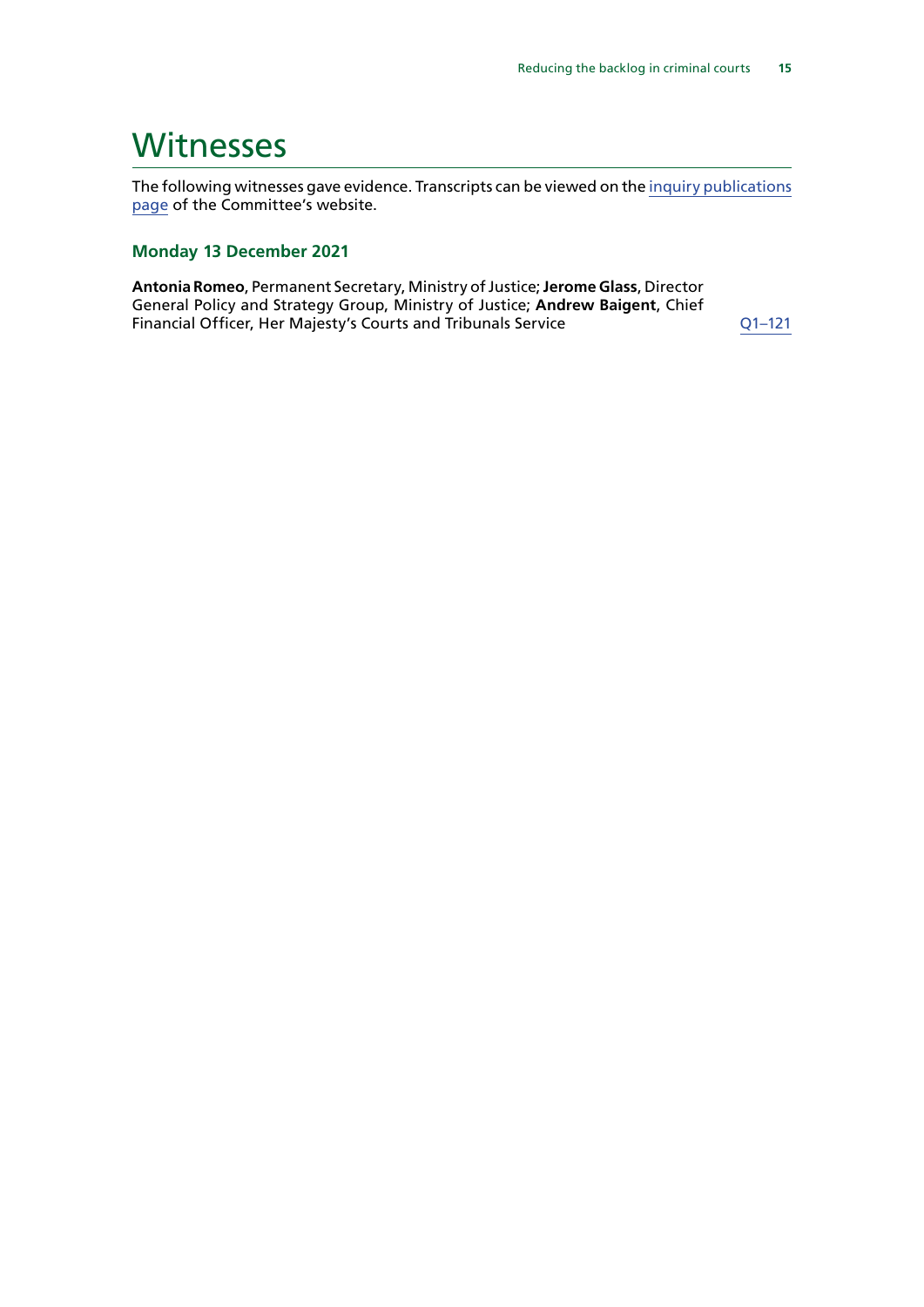## <span id="page-17-0"></span>Published written evidence

The following written evidence was received and can be viewed on the [inquiry publications](https://committees.parliament.uk/work/1521/default/publications/written-evidence/) [page](https://committees.parliament.uk/work/1521/default/publications/written-evidence/) of the Committee's website.

RBC numbers are generated by the evidence processing system and so may not be complete.

- Association of Police and Crime Commissioners ([RBC0006](https://committees.parliament.uk/writtenevidence/41366/html/))
- Bar Council [\(RBC0007](https://committees.parliament.uk/writtenevidence/41381/html/))
- Criminal Bar Association ([RBC0010](https://committees.parliament.uk/writtenevidence/41490/html/))
- HM Inspectorate of Probation; HM Crown Prosecution Service Inspectorate; HM Inspectorate of Constabulary and Fire & Rescue Services; and HM Inspectorate of Prisons [\(RBC0001](https://committees.parliament.uk/writtenevidence/40061/html/))
- Just for Kids Law ([RBC0008](https://committees.parliament.uk/writtenevidence/41432/html/))
- Law Society of England and Wales ([RBC0002\)](https://committees.parliament.uk/writtenevidence/40596/html/)
- Legal Education Foundation [\(RBC0009](https://committees.parliament.uk/writtenevidence/41476/html/))
- Mayor's Office for Policing and Crime (MOPAC) ([RBC0005](https://committees.parliament.uk/writtenevidence/41365/html/))
- Police and Crime Commissioner for Lincolnshire ([RBC0004](https://committees.parliament.uk/writtenevidence/41358/html/))
- Transform Justice [\(RBC0003\)](https://committees.parliament.uk/writtenevidence/41108/html/)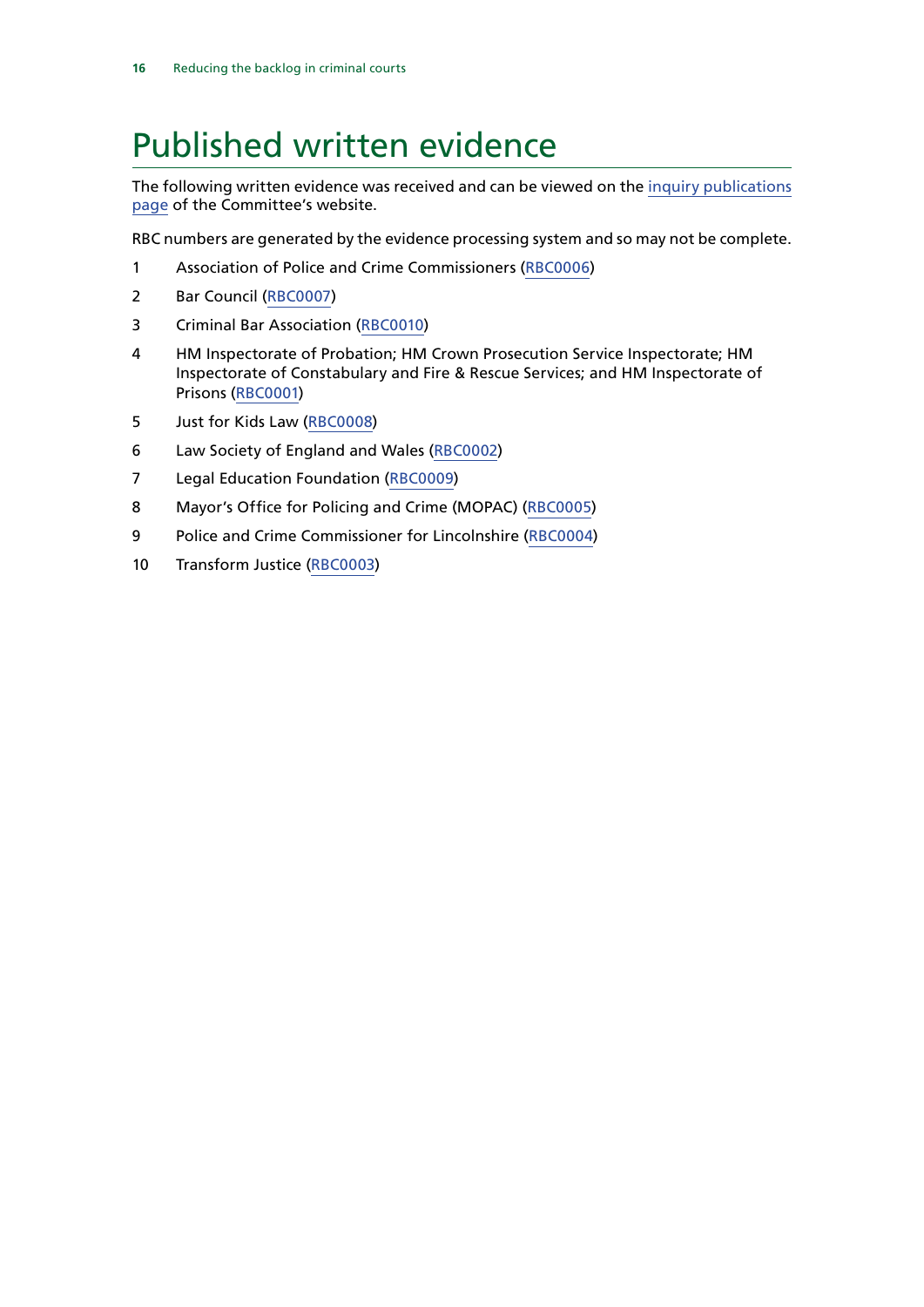## <span id="page-18-0"></span>List of Reports from the Committee during the current Parliament

All publications from the Committee are available on the [publications page](https://committees.parliament.uk/committee/127/public-accounts-committee/publications/) of the Committee's website.

#### **Session 2021–22**

| <b>Number</b>   | <b>Title</b>                                                                                       | Reference     |
|-----------------|----------------------------------------------------------------------------------------------------|---------------|
| 1st             | Low emission cars                                                                                  | <b>HC 186</b> |
| 2 <sub>nd</sub> | <b>BBC strategic financial management</b>                                                          | <b>HC 187</b> |
| 3rd             | COVID-19: Support for children's education                                                         | <b>HC 240</b> |
| 4th             | COVID-19: Local government finance                                                                 | <b>HC 239</b> |
| 5th             | <b>COVID-19: Government Support for Charities</b>                                                  | <b>HC 250</b> |
| 6th             | <b>Public Sector Pensions</b>                                                                      | <b>HC 289</b> |
| 7th             | <b>Adult Social Care Markets</b>                                                                   | <b>HC 252</b> |
| 8th             | COVID 19: Culture Recovery Fund                                                                    | <b>HC 340</b> |
| 9th             | <b>Fraud and Error</b>                                                                             | <b>HC 253</b> |
| 10th            | Overview of the English rail system                                                                | <b>HC 170</b> |
| 11th            | Local auditor reporting on local government in England                                             | <b>HC 171</b> |
| 12th            | COVID 19: Cost Tracker Update                                                                      | <b>HC 173</b> |
| 13th            | Initial lessons from the government's response to the<br>COVID-19 pandemic                         | <b>HC 175</b> |
| 14th            | <b>Windrush Compensation Scheme</b>                                                                | <b>HC 174</b> |
| 15th            | <b>DWP Employment support</b>                                                                      | <b>HC 177</b> |
| 16th            | Principles of effective regulation                                                                 | <b>HC 176</b> |
| 17th            | High Speed 2: Progress at Summer 2021                                                              | <b>HC 329</b> |
| 18th            | Government's delivery through arm's-length bodies                                                  | <b>HC 181</b> |
| 19th            | Protecting consumers from unsafe products                                                          | <b>HC 180</b> |
| 20th            | Optimising the defence estate                                                                      | <b>HC 179</b> |
| 21st            | <b>School Funding</b>                                                                              | <b>HC 183</b> |
| 22nd            | Improving the performance of major defence equipment<br>contracts                                  | <b>HC 185</b> |
| 23rd            | Test and Trace update                                                                              | <b>HC 182</b> |
| 24th            | Crossrail: A progress update                                                                       | <b>HC 184</b> |
| 25th            | The Department for Work and Pensions' Accounts 2020-21 -<br>Fraud and error in the benefits system | HC 633        |
| 26th            | Lessons from Greensill Capital: accreditation to business<br>support schemes                       | <b>HC 169</b> |
| 27th            | <b>Green Homes Grant Voucher Scheme</b>                                                            | HC 635        |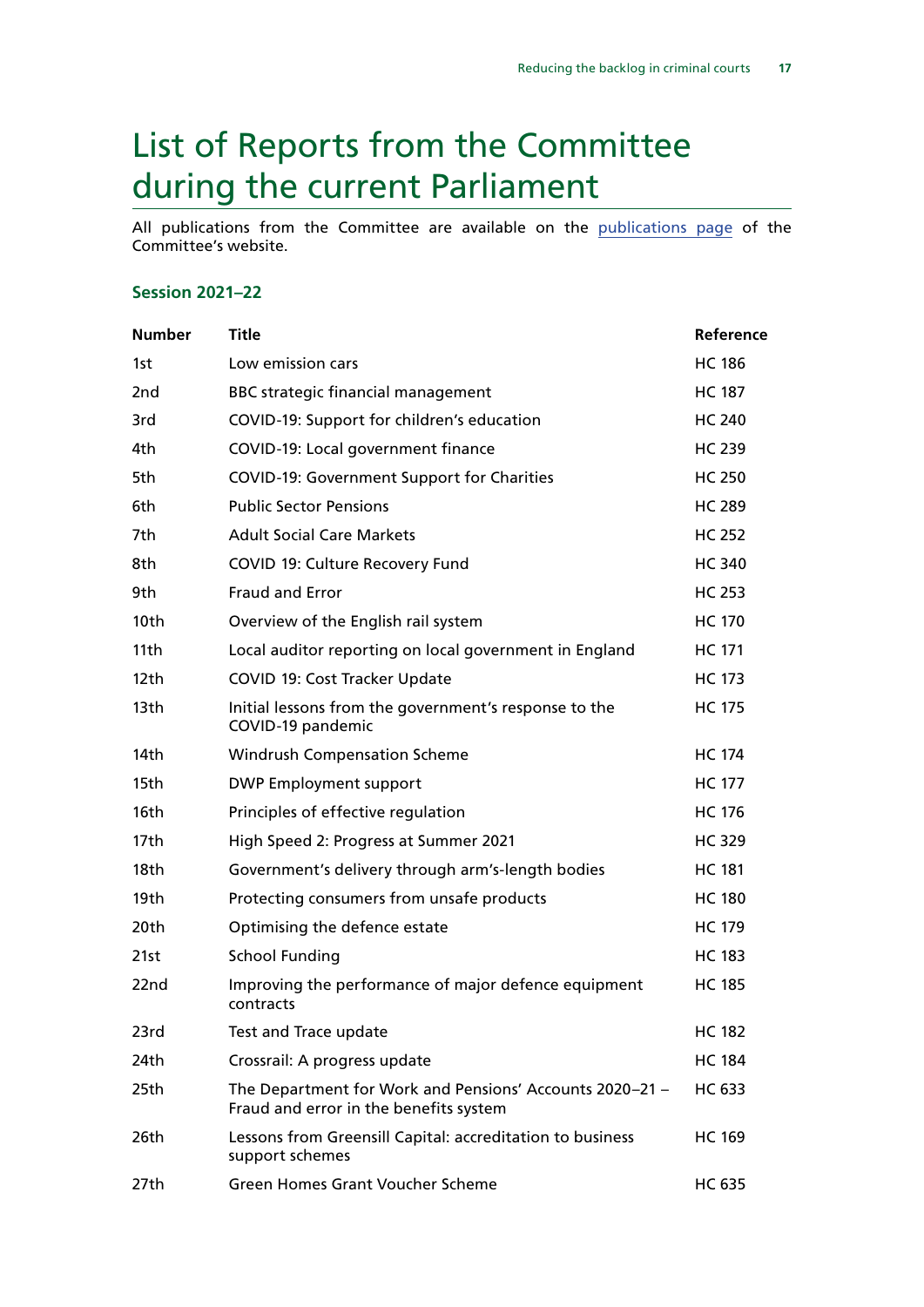| <b>Number</b>         | Title                                                                   | Reference      |
|-----------------------|-------------------------------------------------------------------------|----------------|
| 28th                  | Efficiency in government                                                | <b>HC 636</b>  |
| 29th                  | The National Law Enforcement Data Programme                             | <b>HC 638</b>  |
| 30th                  | Challenges in implementing digital change                               | <b>HC 637</b>  |
| 31st                  | <b>Environmental Land Management Scheme</b>                             | <b>HC 639</b>  |
| 32nd                  | Delivering gigabitcapable broadband                                     | <b>HC 743</b>  |
| 33rd                  | Underpayments of the State Pension                                      | <b>HC 654</b>  |
| 34th                  | Local Government Finance System: Overview and Challenges                | <b>HC 646</b>  |
| 35th                  | The pharmacy early payment and salary advance schemes in<br>the NHS     | <b>HC 745</b>  |
| 36th                  | EU Exit: UK Border post transition                                      | <b>HC 746</b>  |
| 37th                  | HMRC Performance in 2020-21                                             | <b>HC 641</b>  |
| 38th                  | COVID-19 cost tracker update                                            | <b>HC 640</b>  |
| 39th                  | DWP Employment Support: Kickstart Scheme                                | <b>HC 655</b>  |
| 40th                  | Excess votes 2020–21: Serious Fraud Office                              | <b>HC 1099</b> |
| 41st                  | Achieving Net Zero: Follow up                                           | <b>HC 642</b>  |
| 42 <sub>nd</sub>      | Financial sustainability of schools in England                          | <b>HC 650</b>  |
| 1st Special<br>Report | Fifth Annual Report of the Chair of the Committee of Public<br>Accounts | <b>HC 222</b>  |

### **Session 2019–21**

| <b>Number</b> | <b>Title</b>                                                              | Reference     |
|---------------|---------------------------------------------------------------------------|---------------|
| 1st           | Support for children with special educational needs and<br>disabilities   | <b>HC 85</b>  |
| 2nd           | Defence Nuclear Infrastructure                                            | <b>HC 86</b>  |
| 3rd           | High Speed 2: Spring 2020 Update                                          | <b>HC 84</b>  |
| 4th           | EU Exit: Get ready for Brexit Campaign                                    | <b>HC 131</b> |
| 5th           | University technical colleges                                             | <b>HC 87</b>  |
| 6th           | Excess votes 2018-19                                                      | <b>HC 243</b> |
| 7th           | Gambling regulation: problem gambling and protecting<br>vulnerable people | <b>HC 134</b> |
| 8th           | NHS capital expenditure and financial management                          | <b>HC 344</b> |
| 9th.          | Water supply and demand management                                        | <b>HC 378</b> |
| 10th          | Defence capability and the Equipment Plan                                 | <b>HC 247</b> |
| 11th          | Local authority investment in commercial property                         | <b>HC 312</b> |
| 12th          | Management of tax reliefs                                                 | <b>HC 379</b> |
| 13th          | Whole of Government Response to COVID-19                                  | <b>HC 404</b> |
| 14th          | Readying the NHS and social care for the COVID-19 peak                    | <b>HC 405</b> |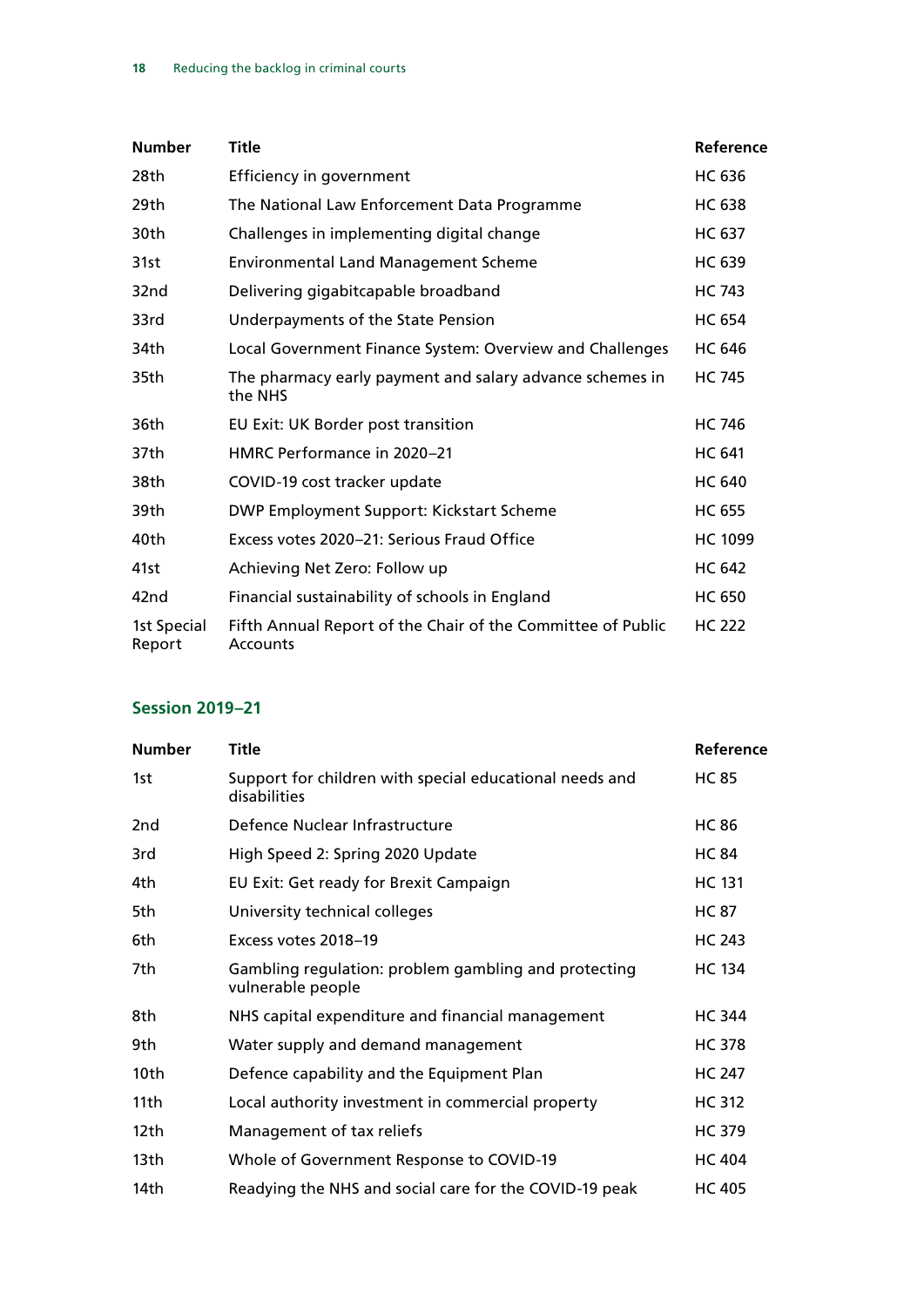| <b>Number</b>    | <b>Title</b>                                                                           | Reference      |
|------------------|----------------------------------------------------------------------------------------|----------------|
| 15th             | Improving the prison estate                                                            | <b>HC 244</b>  |
| 16th             | Progress in remediating dangerous cladding                                             | <b>HC 406</b>  |
| 17th             | Immigration enforcement                                                                | <b>HC 407</b>  |
| 18th             | NHS nursing workforce                                                                  | <b>HC 408</b>  |
| 19 <sub>th</sub> | Restoration and renewal of the Palace of Westminster                                   | <b>HC 549</b>  |
| 20 <sub>th</sub> | Tackling the tax gap                                                                   | <b>HC 650</b>  |
| 21st             | Government support for UK exporters                                                    | <b>HC 679</b>  |
| 22nd             | Digital transformation in the NHS                                                      | <b>HC 680</b>  |
| 23rd             | Delivering carrier strike                                                              | <b>HC 684</b>  |
| 24th             | Selecting towns for the Towns Fund                                                     | <b>HC 651</b>  |
| 25th             | Asylum accommodation and support transformation<br>programme                           | <b>HC 683</b>  |
| 26th             | Department of Work and Pensions Accounts 2019-20                                       | <b>HC 681</b>  |
| 27th             | Covid-19: Supply of ventilators                                                        | <b>HC 685</b>  |
| 28th             | The Nuclear Decommissioning Authority's management of<br>the Magnox contract           | <b>HC 653</b>  |
| 29th             | Whitehall preparations for EU Exit                                                     | <b>HC 682</b>  |
| 30th             | The production and distribution of cash                                                | <b>HC 654</b>  |
| 31st             | <b>Starter Homes</b>                                                                   | <b>HC 88</b>   |
| 32nd             | Specialist Skills in the civil service                                                 | <b>HC 686</b>  |
| 33rd             | Covid-19: Bounce Back Loan Scheme                                                      | <b>HC 687</b>  |
| 34th             | Covid-19: Support for jobs                                                             | <b>HC 920</b>  |
| 35th             | <b>Improving Broadband</b>                                                             | <b>HC 688</b>  |
| 36th             | HMRC performance 2019-20                                                               | <b>HC 690</b>  |
| 37th             | Whole of Government Accounts 2018-19                                                   | <b>HC 655</b>  |
| 38th             | Managing colleges' financial sustainability                                            | HC 692         |
| 39th             | Lessons from major projects and programmes                                             | <b>HC 694</b>  |
| 40th             | Achieving government's long-term environmental goals                                   | <b>HC 927</b>  |
| 41st             | COVID 19: the free school meals voucher scheme                                         | <b>HC 689</b>  |
| 42nd             | COVID-19: Government procurement and supply of Personal<br><b>Protective Equipment</b> | <b>HC 928</b>  |
| 43rd             | COVID-19: Planning for a vaccine Part 1                                                | <b>HC 930</b>  |
| 44th             | Excess Votes 2019-20                                                                   | <b>HC 1205</b> |
| 45th             | Managing flood risk                                                                    | <b>HC 931</b>  |
| 46th             | <b>Achieving Net Zero</b>                                                              | <b>HC 935</b>  |
| 47th             | COVID-19: Test, track and trace (part 1)                                               | <b>HC 932</b>  |
| 48th             | Digital Services at the Border                                                         | <b>HC 936</b>  |